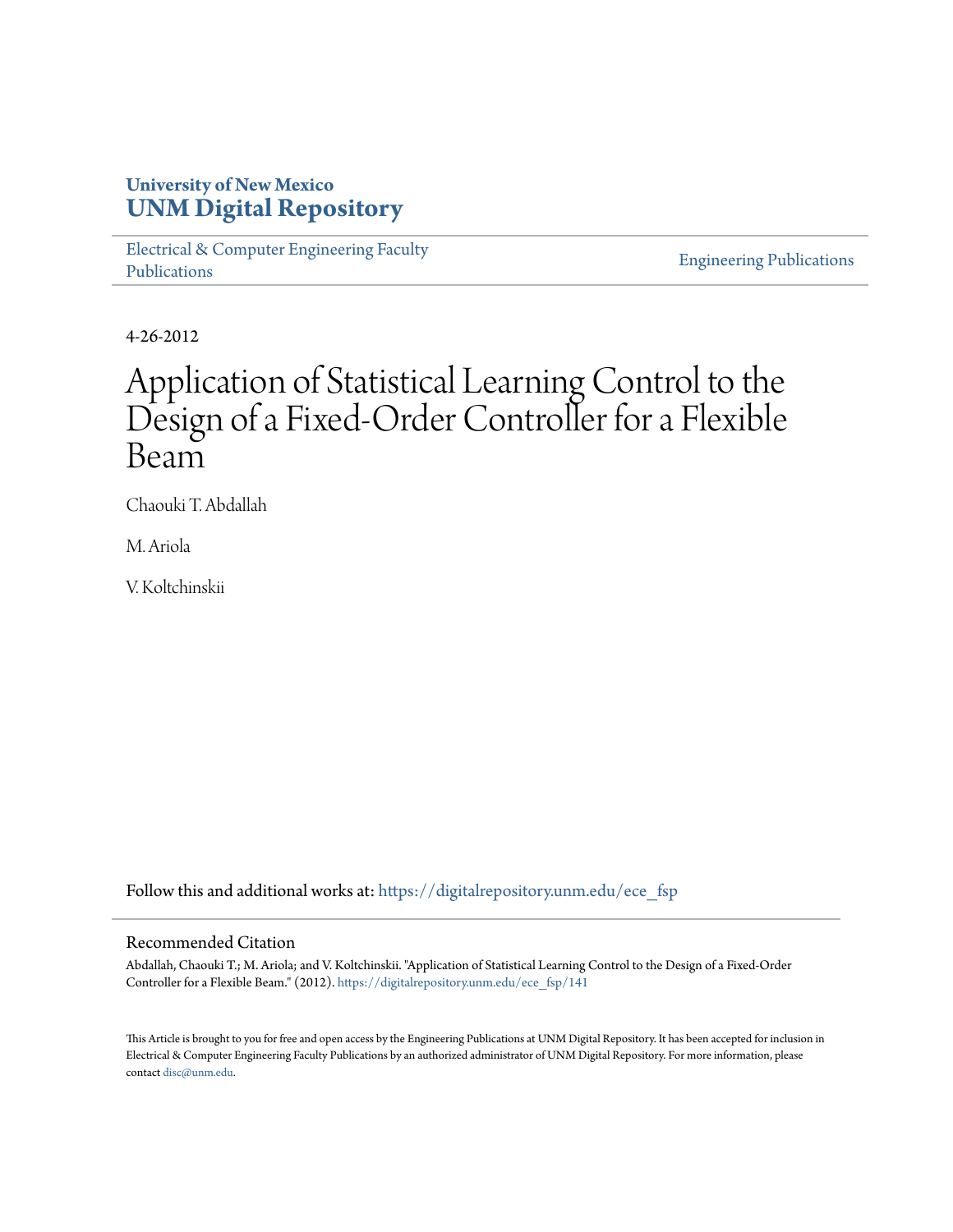# Application of Statistical Learning Control to the Design of a Fixed-Order Controller for a Flexible Beam

M. Ariola, V. Koltchinskii, C.T. Abdallah

#### Abstract

This paper shows how probabilistic methods and statistical learning theory can provide approximate solutions to "difficult" control problems. The paper also introduces bootstrap learning methods to drastically reduce the bound on the number of samples required to achieve a performance level. These results are then applied to obtain more efficient algorithms which probabilistically guarantee stability and robustness levels when designing controllers for uncertain systems. The paper includes examples of the applications of these methods.

#### Keywords

Statistical Learning, Radamacher bootstrap, Robust Control, Sample Complexity, NP-hard problems, Decidability theory.

M. Ariola is with the Dipartimento di Informatica e Sistemistica, Università degli Studi di Napoli Federico II, Napoli, Italy. E-mail:ariola@unina.it. His research is partially supported by the MURST.

V. Koltchinskii is with the Department of Mathematics and Statistics, University of New Mexico, Albuquerque, NM 87131, USA. E-mail: vlad@math.unm.edu. His research is partially supported by NSA Grant MDA904-99-1-0031.

Corresponding Author: C.T. Abdallah is with the Electrical & Computer Engineering Department, University of Tennessee at Knoxville, 401 Ferris Hall Knoxville, TN 37996-2100, Usa. Phone: (865)974-0927, Fax: (865)974-5483 (Fax), E-mail: abdallah@mail.ee.utk.edu.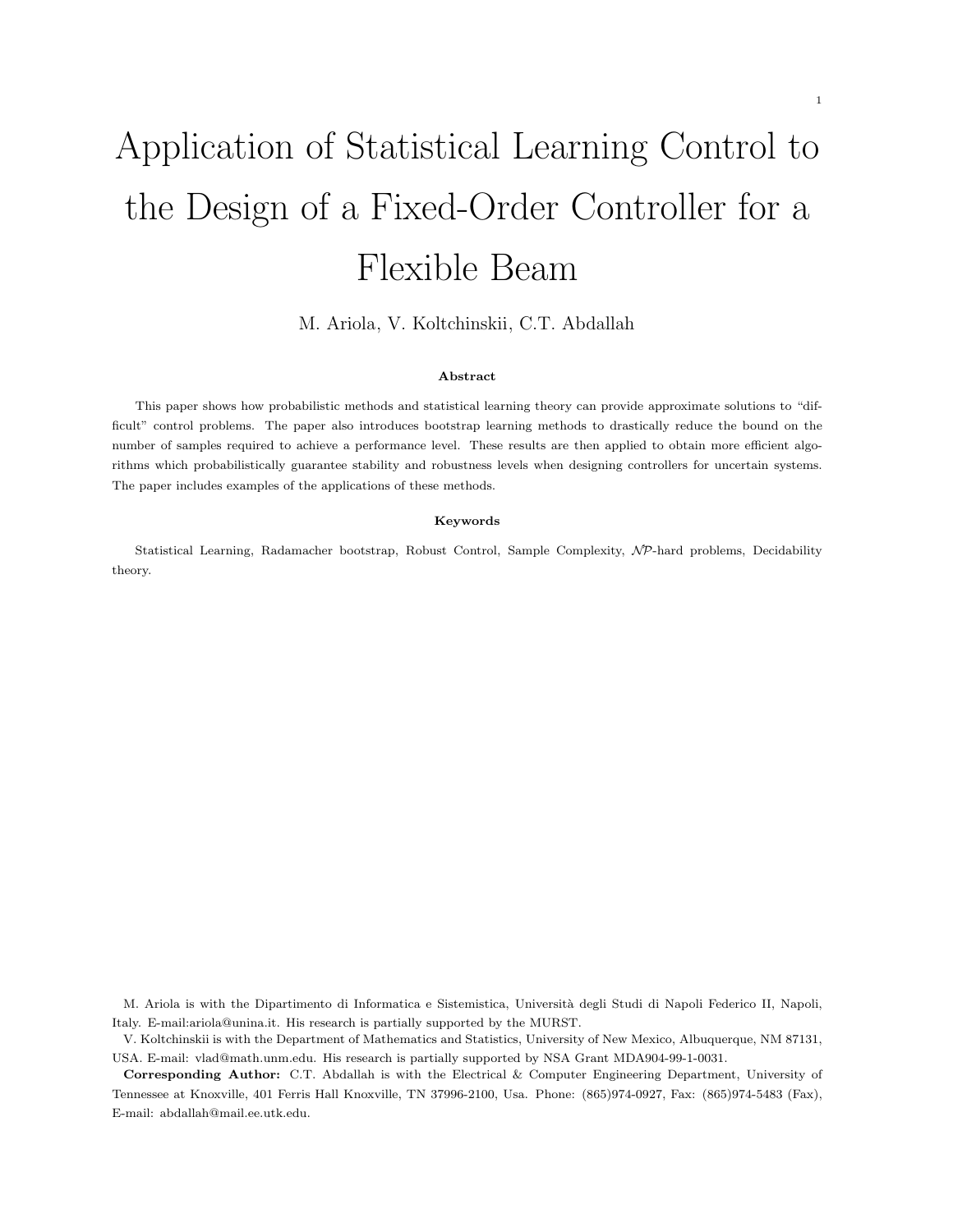#### I. INTRODUCTION

Our paper is concerned with the problem of approximatley solving difficult control problems. Such problems are too costly to be solved exactly as discussed for example in [?]. Many authors have recently advanced the notion of probabilistic methods in control analysis and design for such problems. These methods build on the standard Monte Carlo approach with ideas advanced during the 1960s and 1970s [1] on the theory of empirical processes and statistical learning. In control theory, some of the original (Monte Carlo) ideas have already been used by Lee and Poolla [?], Ray and Stengel [2], Tempo et al. [3], [4], [5], Barmish et al. [6], [7], [8], [?], Chen and Zhou [9], [10], [11] and by Khargonakar and Tikku [12], to solve robust analysis problems while Vidyasagar used learning theory to solve robust design problems [13], [14].

Unfortunately, and as acknowledged by the various authors, probabilistic methods, while more efficient than gridding techniques (which suffer from the curse of dimensionality), still require a large number of samples in order to guarantee accurate designs. As an example, Vidyasagar in [14] calculates that more than 2 million samples are needed in order to probabilistically guarantee a certain performance level in a robust control design problem. On the other hand, it was conjectured and verified experimentally that much smaller bounds on the number of samples may be sufficient (tens of thousands instead of millions) to guarantee a certain level of performance [14]. In fact, Vidyasagar in [14] uses 200 samples instead of the millions implied by his bounds, while acknowledging that the theoretical guarantees of accuracy and confidence no longer hold.

This paper recovers the theoretical guarantees by invoking different versions of bootstrap sequential learning algorithms. For these algorithms, the necessary number of samples (known as the sample complexity of learning) is a random variable whose value is not known in advance and is to be determined in the process of learning. This value is bounded below by the sample size at which the algorithm starts to work, and bounded above by conservative upper bounds of the sample complexity, which are of the same order as the bounds well known in statistical learning theory, used, for instance, by Vidyasagar [13].

The remaining of this paper is divided as follows: section II contains a discussion of generic robust control problems, their difficulty, and their computational complexity. Section III presents an overview of statistical learning methods and section IV contains the bootstrap learning method and its applications to control problems. Section V contains numerical examples illustrating our approach and contrasting it with earlier results, while section VI contains conclusions and an outline for future research.

#### II. Robust Control, Decision Theory, and Computational Complexity

In studying control problems we are led to the conclusion that some robust control problems are actually undecidable. For example, the simultaneous stabilization problem of more than two plants was shown by Blondel [15] to be rationally undecidable using a general model of computing. More examples of such problems may be found in [16].

Most of the control problems we study in this paper are decidable and may be converted to a decision problem relating to the satisfiability of quantified multivariate polynomial inequalities (MPIs) which are then reduced using Tarski's quantifier elimination (QE) theory [17]. These problems include the fixedstructure control design problem for linear and nonlinear systems which remains one of the most practical and difficult problems [?], [?]. In fact, one can argue that most practical control designs involve fixedstructure (and fixed-order) controllers such as PID, or Lead-Lag compensators (see page 113 of [?], and page 3 of [?]). While this makes the control design problem theoretically intractable, it actually reduces some undecidable problems to decidable ones, and fits nicely within the randomized algorithms framework. As an example, the following problems are all decidable using Tarski's decision theory: robust stabilization problems [18], dead-beat control of discrete-time systems [19], Lyapunov stability of polynomial systems [20], and others [21]. The general control problem for an uncertain single input single output (SISO), linear time invariant (LTI) system stated as a decision problem is as follows,

Problem 1: Given a real rational function  $G(s, X)$ , where  $X = \begin{bmatrix} x_1 & x_2 & \cdots & x_k \end{bmatrix}$  is a k-dimensional real vector, does there exist an *l*-dimensional real vector  $Y = [y_1 \ y_2 \ \cdots \ y_l], y_i)$   $[y_i \le y_i \le \overline{y_i}], 1 \le i \le l$ , in the real rational  $C(s,Y)$  such that for all  $(x_i)$   $[x_i \leq x_i \leq \overline{x_i}], 1 \leq i \leq k$ , the closed-loop system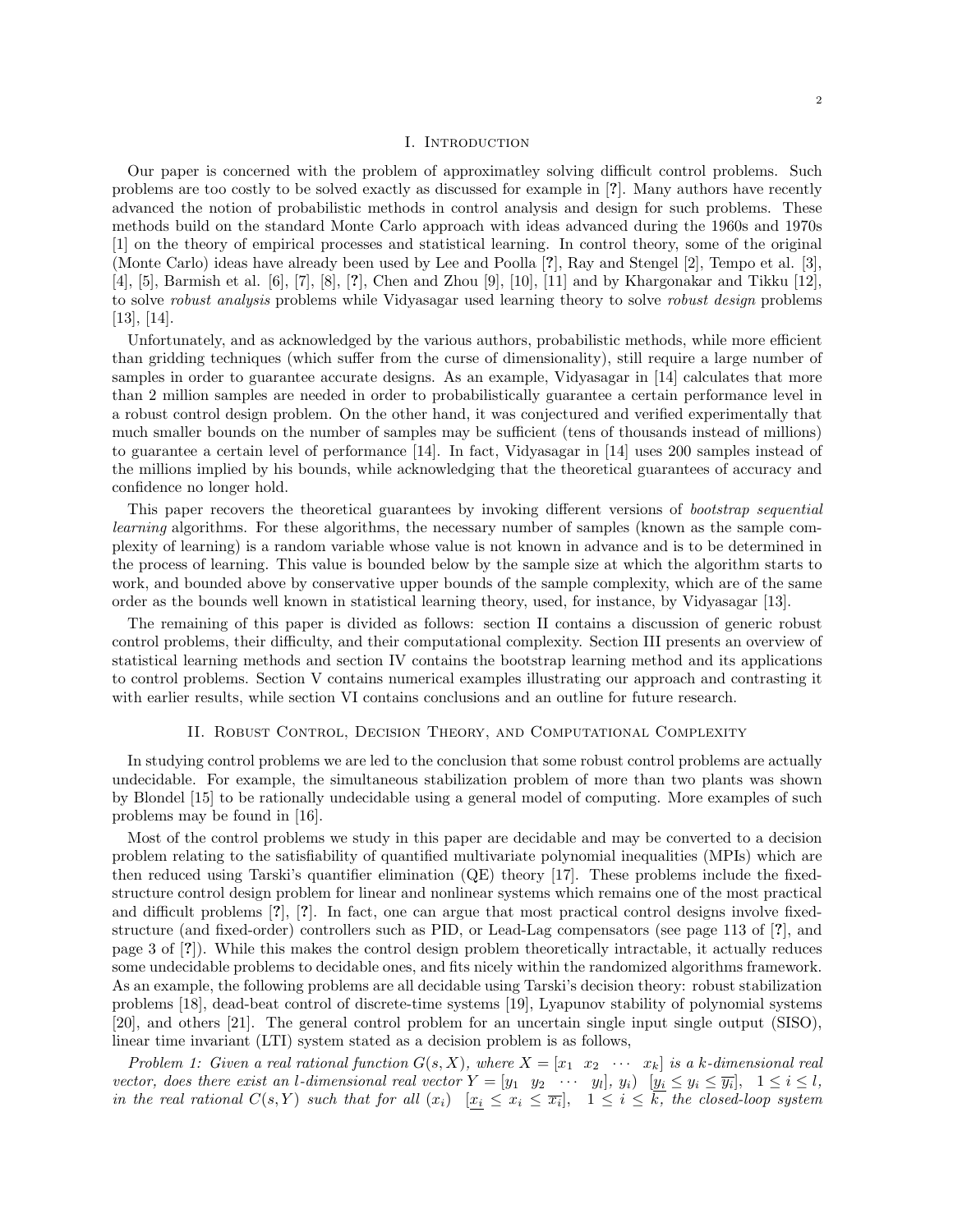

Fig. 1. Feedback Structure for Problem 1

 $T(s, X, Y)$  satisfies some performance objectives placed on a scalar performance index  $\Psi(X, Y)$ ?

This is the performance verification problem [?], and it includes the guaranteed-cost design problem. Note that if either  $X$  or  $Y$  are known, then the problem simplifies to a robust analysis problem. Typical examples are the linear quadratic regulator (LQR), and specialized guaranteed-cost problems. In the case where the problem and the performance objective are convex, Linear Matrix Inequalities (LMIs) may be used and the decision control problem is easy. The general decision control problem is however very hard because it leads to a nonlinear, partial differential Hamilton-Jacobi-Bellman (HJB) equation (for nonquadratic performance objectives) which in general is difficult to solve. Researchers in Control Theory have used QE in solving Problem 1 since the 1970's, but the tedious operations made the technique very limited [18]. Later, Collins [22] introduced a theoretically more efficient QE algorithm that uses a cylindrical algebraic decomposition (CAD) approach. However, this algorithm was not capable of effectively handling nontrivial problems. Then, Collins and Hong [23], and Hong [24], [25] introduced a significantly more efficient partial CAD QE algorithm, implemented in the software package QEPCAD. Recently, people have used the QEPCAD software to solve academic, but nontrivial problems [26], [21], [27], [20], [19].

One important concept in this theory is that of a *polynomial-time algorithm*. In practice, such an algorithm can be feasibly implemented on a real computer. This is in contrast to an exponential-time algorithm, which is only feasible if the problem being solved is extremely small. Unfortunately, it turns out that QE is at best exponential! [28]

The complexity class  $P$  consists of all decision problems that can be decided in polynomial-time, using a Turing machine model of computation. The simplicity of the Turing machine model appears to make it of little practical value; however, the Church-Turing Thesis holds that the class of problems solvable on a Turing machine in polynomial time is robust across all other reasonable models of computation (including the computers we use).

The complexity class  $\mathcal{NP}$  consists of all decision problems that can be decided algorithmically in *nonde*terministic polynomial-time. An algorithm is nondeterministic if it is able to choose or guess a sequence of choices that will lead to a solution, without having to systematically explore all possibilities. This model of computation is not realizable, but it is of theoretical importance since it is strongly believed that  $P \neq NP$ . In other words, these two complexity classes form an important boundary between the tractable (or easy) and intractable (or difficult) problems. A problem is said to be  $N\mathcal{P}$ -hard if it is as hard as any problem in  $\mathcal{NP}$ . Thus, if  $\mathcal{P} \neq \mathcal{NP}$ , the  $\mathcal{NP}$ -hard problems can only admit deterministic solutions that take an unreasonable (i.e. exponential) amount of time, and they require (unattainable) nondeterminism in order to achieve reasonable (i.e. polynomial) running times.

The central idea used to demonstrate  $N\mathcal{P}$ -hardness evolves around the  $N\mathcal{P}$ -complete problems. A problem is said to be  $N\mathcal{P}$ -complete if every decision problem in  $N\mathcal{P}$  is polynomial-time reducible to it. This means that the  $N\mathcal{P}$ -complete problems are as hard as any decision problem in  $N\mathcal{P}$ . Given two decision problems  $P_1$  and  $P_2$ ,  $P_1$  is said to be polynomial-time reducible to  $P_2$  (written as  $P_1 \leq_p P_2$ ), if there exists a polynomial time algorithm R which transforms every input x for  $P_1$  into an equivalent input  $R(x)$  for P<sub>2</sub>. By equivalent we mean that the answer produced by P<sub>2</sub> on input  $R(x)$  is always the same as the answer  $P_1$  produces on input x. Thus, any algorithm which solves  $P_2$  in polynomial time can be used to solve  $P_1$  on input x in polynomial time by simply computing  $R(x)$ , and then running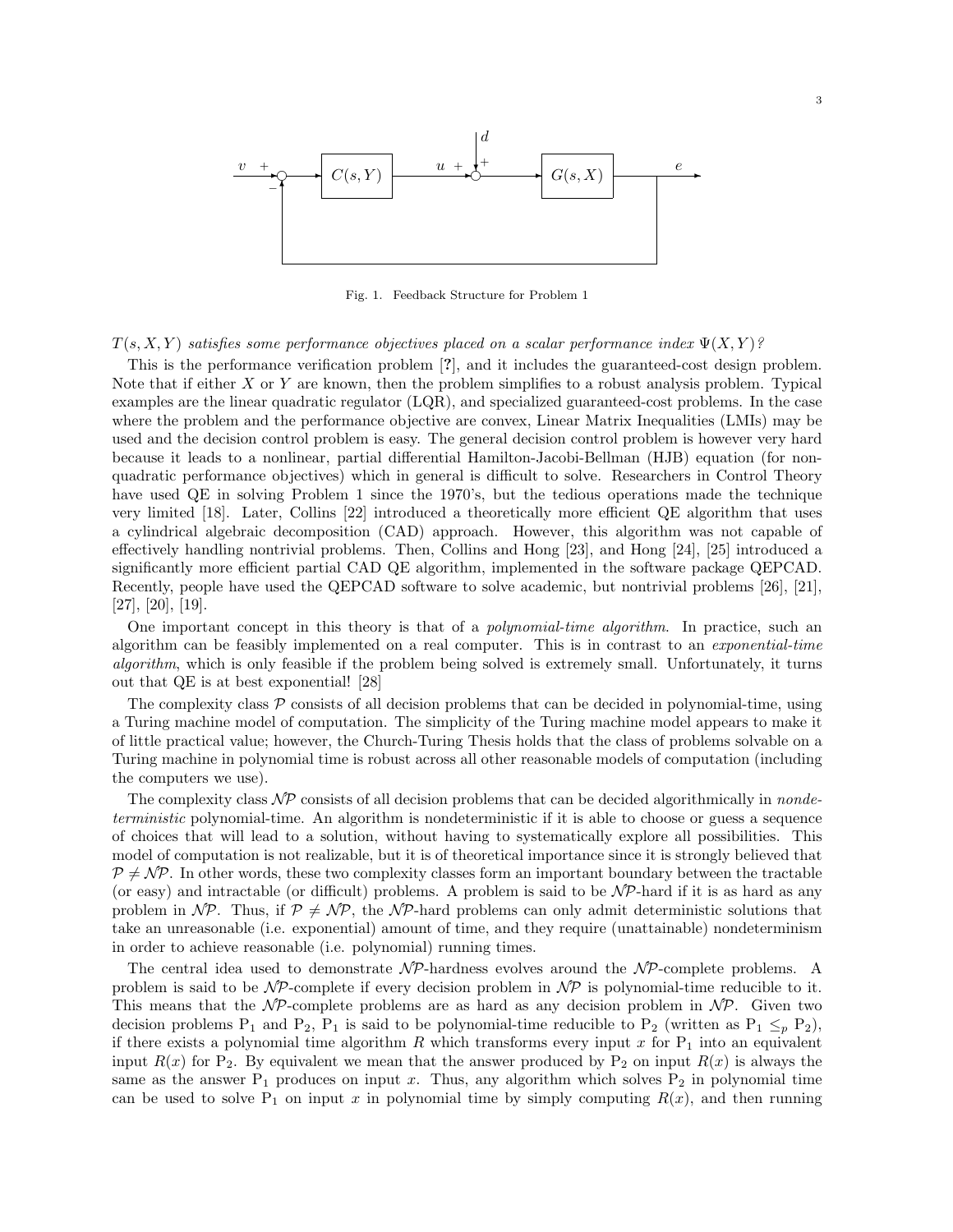$P_2$ . In order to show that a particular (control) decision problem  $P_2$  is  $N\mathcal{P}$ -complete, one starts with a problem P<sub>1</sub> in NP-complete, and attempts to show that P<sub>1</sub>  $\leq_p$  P<sub>2</sub>. This shows that P<sub>2</sub> is NP-hard. To complete the proof that  $P_2$  is  $N\mathcal{P}$ -complete, it must be demonstrated that a candidate solution can be verified in polynomial time. In control theory, researchers have followed this "reduction" method to study the computational difficulty of some decidable problems and many decidable control problems have been shown to be  $N\mathcal{P}$ -complete (or  $N\mathcal{P}$ -hard) [29], [30], [31], [32], [33]. A recent overview of the computational complexity of many control problems may be found in [29].

The problem of simultaneous stabilization of  $N$  given linear systems with a LTI dynamic compensator is as previously mentioned rationally undecidable for  $N > 2$  [15]. However, restricting the stabilizing compensator to be static (or dynamic but of a given order) makes the problem decidable (although inefficiently) using the Tarski approach as discussed before. So the question becomes: how do we deal with decidable but inefficient control problems? And moreover, can we deal with undecidable control problems? We actually have two possibilities in attempting to answer both questions:

- 1. Limit the class of systems (such as to linear, minimum-phase, passive systems, etc.). This is typically the approach taken by control designers.
- 2. Soften the goal for the class of systems we are interested in. This is a more recent idea in control pioneered in [9], [2], [34], [13], [35]. An example of goal softening is the randomized algorithms approach discussed next.

A re-formulation of LTI control problems may then be as follows [36],

Problem 2: Given a closed-loop system  $T(s, X, Y)$  with a performance measure  $\Psi(X, Y)$ , where  $X, Y$  are random real-valued vectors, find a vector  $Y_0$ , if one exists, of controller parameters which has a high probability of minimizing the expected value with respect to X of an appropriate function  $f(X, Y)$  of  $\Psi(X, Y)$ .

The related decision problem is to ascertain the existence of a vector  $Y_0$  such that a certain level  $\gamma$ is achieved by  $E f(X, Y)$ . Note that our problem has been changed from a deterministic decision problem to a probabilistic optimization problem. Also note that the randomness of  $X$  and  $Y$  is used to open the door for Monte-Carlo and statistical learning methods. Finally, we have converted a worst-case scenario (guaranteed-cost) into an average-case problem.

In the context of stabilization, let  $\Psi(X, Y) = 0$  if  $T(s, X, Y)$  is stable and  $\Psi(X, Y) = 1$  otherwise. By minimizing  $E f(X, Y)$  we are actually maximizing the volume (or number in case of finite number of plants) which may be stabilized with  $C(s, Y_0)$ . In fact, let

$$
f_Y(X) = f(X, Y) = \begin{cases} 1 & \Psi(X, Y) = 1 \\ 0 & \Psi(X, Y) = 0 \end{cases}
$$

and  $\mathcal{F} = \{f_Y(\cdot): Y \in \mathcal{Y}\}\.$  The purpose of control is to choose  $Y_0$ , and thus the corresponding controller  $C(s, Y_0)$  to stabilize the maximum number of plants. Note that if the structure and the order of  $C(s, Y)$ are fixed, then the problem reduces to finding the set of parameters  $Y$ . This objective may be achieved by minimizing the expected value  $\mathbb{E}[f_Y(X)]$ . An interpretation of the minimization of the expectation  $\mathbb{E}[f_Y(X)]$  is that we can then ascertain with confidence  $1-\mathbb{E}[f_{Y_0}(X)]$  that the controller  $C(s,Y_0)$  stabilizes a random plant  $G(s, X)$ .

One limitation of this approach is that in practice, we do not have the necessary information to calculate  $\mathbb{E}[f_Y]$  since all we have are sample plants and compensators. Moreover, how do we minimize  $\mathbb{E}[f_Y]$  when all we have are the values of f at sample points? In [36], the empirical mean of  $f_Y(X)$  is used instead of  $\mathbb{E}[f_Y]$  for a given  $Y \in \mathcal{Y}$ ,

$$
\frac{1}{n} \sum_{j=1}^{n} f_Y(X_j),\tag{1}
$$

which then leaves us with two questions:

1. Will  $\frac{1}{n}$  $\sum_{j=1}^{n} f_Y(X_j)$  be a good approximation of  $\mathbb{E}[f_Y]$  uniformly in Y as n increases?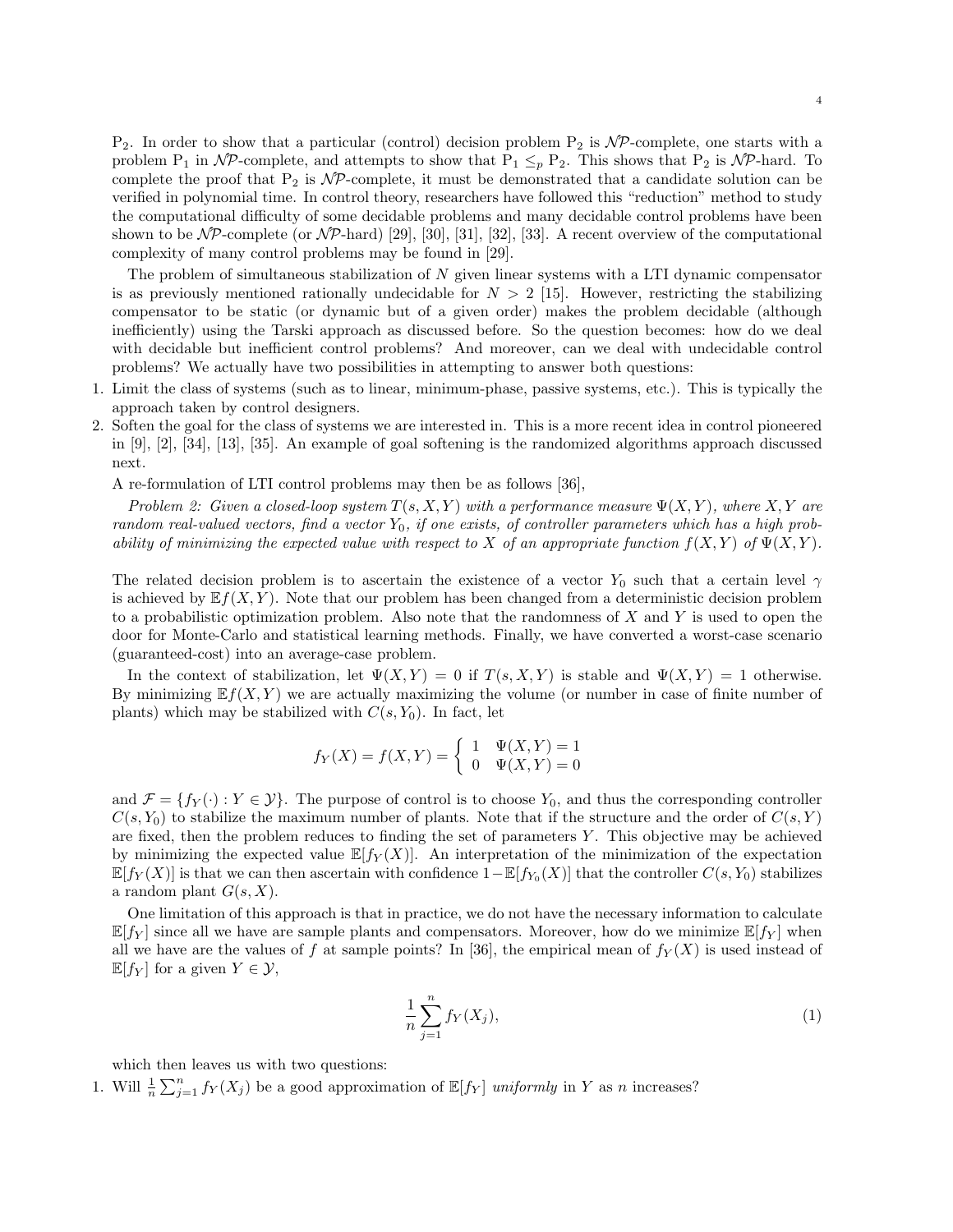2. Will the minimum of  $\frac{1}{n}$  $\sum_{j=1}^{n} f_Y(X_j)$ , obtained empirically as

$$
\min_{1 \le i \le m} \left[ \frac{1}{n} \sum_{j=1}^{n} f_{Y_i}(X_j) \right]
$$

be close to the actual minimum of  $\frac{1}{n}$  $\sum_{j=1}^{n} f_Y(X_j)$  as m increases?

It turns out that the first question has been studied thoroughly in the theory of empirical process and statistical learning theory. Minimization of a function defined by equation (1) in particular is a case of empirical risk minimization as discussed in the next section. Note that there are actually two separate questions to answer: a question of empirical averaging, and a question of empirical minimization. The empirical average question depends on the number  $n$  of plants, while the minimization question depends on both the number of plants n and the number of controllers  $m$ . Our main results in this paper offer a significant reduction in  $n$  but not in  $m$ . Our future papers will address the minimization problem and how to reduce m further. We will next review relevant results from Statistical Learning Theory and randomized algorithms.

#### III. STATISTICAL LEARNING THEORY

The basic notions of Probability Theory used in the paper can be found in any textbook on Advanced Probability, see, for instance, [?]. More special results on empirical processes and statistical learning theory can be found in [37], [?], [38], [39], [13]. We present now an overview of standard learning theory concepts and results obtained in [36] along with their application to control problems.

Let  $(S, \mathcal{A})$  be a measurable space and let  $\{X_n\}_{n>1}$  be a sequence of independent identically distributed (i.i.d) observations in this space with common distribution P. We assume that this sequence is defined on a probability space  $(\Omega, \Sigma, \mathbb{P})$ . Denote by  $\mathcal{P}(S) := \mathcal{P}(S, \mathcal{A})$  the set of all probability measures on  $(S, \mathcal{A})$ . Suppose  $\mathcal{P} \subset \mathcal{P}(S)$  is a class of probability distributions such that  $P \in \mathcal{P}$ . In particular, if one has no prior knowledge about P, then  $\mathcal{P} = \mathcal{P}(S)$ . In this case, we are in the setting of distribution free learning. One of the central problems of statistical learning theory is the risk minimization problem. It is crucial in all cases of learning (standard concept or function learning, regression problems, pattern recognition, etc.). It also plays an important role in randomized (Monte Carlo) algorithms for robust control problems, as has been shown by Vidyasagar [14] and as we will see in this paper. Given a class  $\mathcal F$  of  $\mathcal A$ -measurable functions f from S into  $[0, 1]$  (e.g., decision rules in a pattern recognition problem or performance indices in control problems), the risk functional is defined as

$$
R_P(f) := P(f) := \int_S f dP := \mathbb{E} f(X), \ f \in \mathcal{F}.
$$

The goal is to find a function  $f_P$  that minimizes  $R_P$  on  $\mathcal F$ . Typically, the distribution P is unknown (or, as it occurs in many control problems, the integral of  $f$  with respect to  $P$  is too hard to compute) and the solution of the risk minimization problem is to be based on a sample  $(X_1, \ldots, X_n)$  of independent observations from P. In this case, the goal of statistical learning is more modest: given  $\varepsilon > 0, \delta \in (0, 1)$ , find an estimate  $f_n \in \mathcal{F}$  of  $f_P$ , based on the data  $(X_1, \ldots, X_n)$ , such that

$$
\sup_{P \in \mathcal{P}} \mathbb{P}\{R_P(\hat{f}_n) \ge \inf_{f \in \mathcal{F}} R_P(f) + \varepsilon\} \le \delta. \tag{2}
$$

In other words, one can write that with probability  $1 - \delta$ ,  $R_P(\hat{f}_n)$  is within  $\varepsilon$  of inf $f \in \mathcal{F} R_P(f) = R^*$ . Denote by  $\tilde{N}_{\mathcal{F},\mathcal{P}}^L(\varepsilon;\delta)$  the minimal number  $n\geq 1$  such that for some estimate  $\hat{f}_n$  the bound (2) holds, and let  $\tilde{N}_{\mathcal{F},\mathcal{P}}^U(\varepsilon;\delta)$  be the minimal number  $N\geq 1$  such that for some sequence of estimates  $\{\hat{f}_n\}$  and for all  $n \geq N$  the bound (2) holds. Let us call the quantity  $\tilde{N}_{\mathcal{F},\mathcal{P}}^L(\varepsilon;\delta)$  the lower sample complexity and the quantity  $\tilde{N}_{\mathcal{F},\mathcal{P}}^U(\varepsilon;\delta)$  the upper sample complexity of learning. These quantities show how much data we need in order to guarantee certain accuracy  $\varepsilon$  of learning with certain confidence level  $1 - \delta$ . Clearly,  $\tilde{N}^L_{\mathcal{F},\mathcal{P}}(\varepsilon;\delta) \leq \tilde{N}^U_{\mathcal{F},\mathcal{P}}(\varepsilon;\delta)$ , and it is easy to show that the inequality can be strict. The upper sample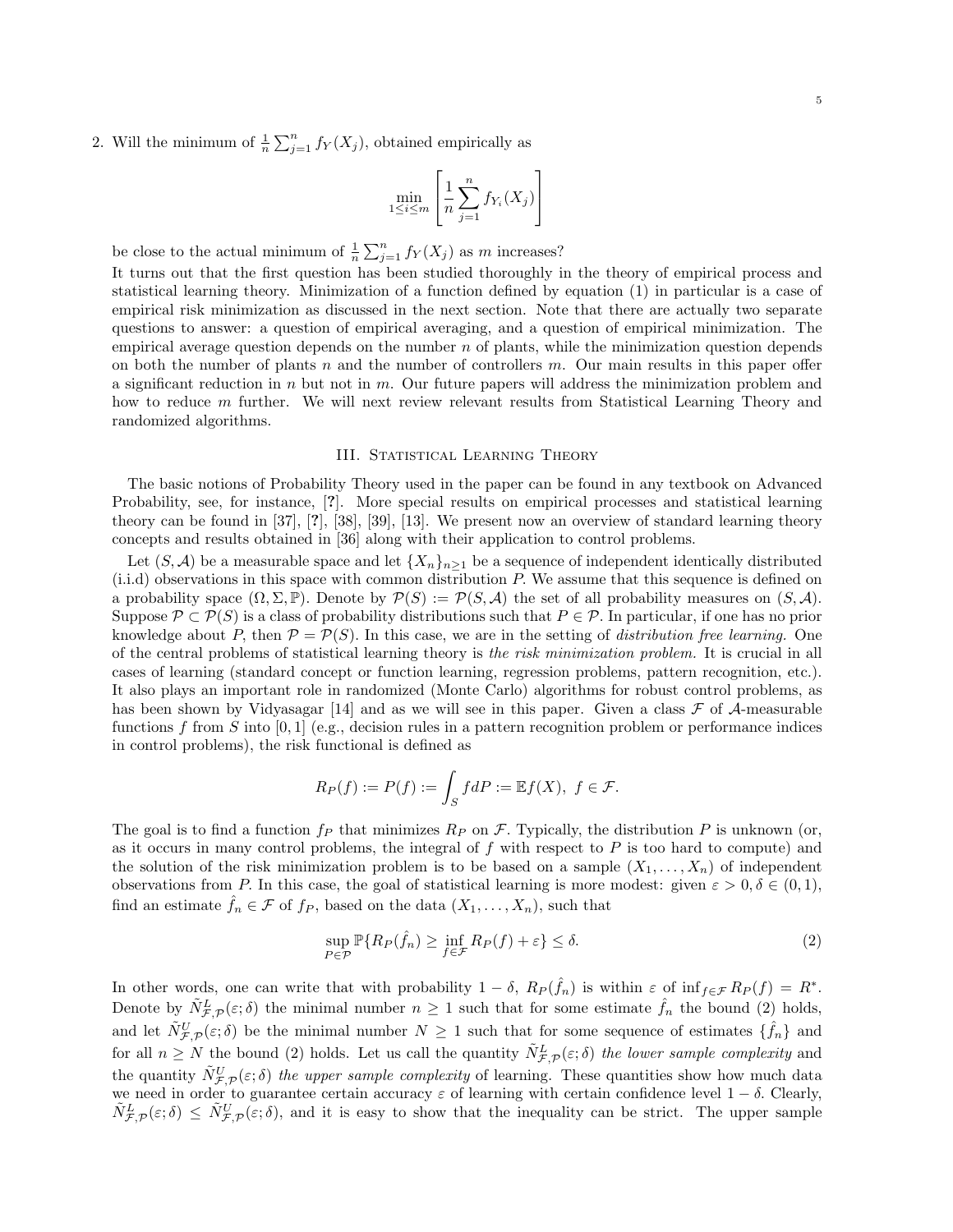complexity is used rather frequently in statistical learning theory and is usually referred to simply as the sample complexity. But in this paper we will deal more with the lower sample complexity.

A method of empirical risk minimization is widely used in learning theory. Namely, the unknown distribution P is replaced by the empirical measure  $P_n$ , defined as

$$
P_n(A) := \frac{1}{n} \sum_{k=1}^n I_A(X_k), \ A \in \mathcal{A}
$$

where  $I_A(x) = 1$  for  $x \in A$  and  $I_A(x) = 0$  for  $x \notin A$ . The risk functional  $R_P$  is replaced by the empirical risk  $R_{P_n}$ , defined by

$$
R_{P_n}(f) := P_n(f) := \int_S f dP_n := \frac{1}{n} \sum_{k=1}^n f(X_k), \ f \in \mathcal{F}.
$$

The problem is now to minimize the empirical risk  $R_{P_n}$  on  $\mathcal{F}$ , and we let  $f_{P_n} \in \mathcal{F}$  be a function that minimizes  $R_{P_n}$  on  $\mathcal{F}.$ 

In what follows,  $f_{P_n}$  is used as our learning algorithm, i.e.  $\hat{f}_n := f_{P_n}$ . Determining the sample complexity of the empirical risk minimization method is definitely one of the central and most challenging problems of statistical learning theory (see, e.g., [37], or Vidyasagar [36] for the relevant discussion in the context of robust control problems). A reasonable upper bound for the sample complexity can be obtained by finding the minimal value of n for which the expected value  $E f(X)$  is approximated uniformly over the class F by the empirical means with given accuracy  $\varepsilon$  and confidence level  $1 - \delta$ . More precisely, denote

$$
N(\varepsilon,\delta):=N^L_{\mathcal{F},\mathcal{P}}(\varepsilon,\delta):=\min\Bigl\{n\geq 1: \sup_{P\in\mathcal{P}}\mathbb{P}\bigl\{\|P_n-P\|_{\mathcal{F}}\geq \varepsilon\bigr\}\leq \delta\Bigr\},
$$

where  $\|\cdot\|_{\mathcal{F}}$  is the sup-norm in the space  $\ell^{\infty}(\mathcal{F})$  of all uniformly bounded functions on  $\mathcal{F}$ . Let us call the quantity  $N(\varepsilon;\delta)$  the (lower) sample complexity of empirical approximation on the class F. Then, clearly,  $N_{\mathcal{F},\mathcal{P}}^L(\varepsilon/2;\delta) \geq \tilde{N}_{\mathcal{F},\mathcal{P}}^L(\varepsilon;\delta)$ . To see this, it is enough to consider the following,

$$
0 \leq R_P(f_{P_n}) - \inf_{f \in \mathcal{F}} R_P(f)
$$
  
\n
$$
\leq P(f_{P_n}) - P_n(f_{P_n}) + \inf_{f \in \mathcal{F}} P_n(f) - \inf_{f \in \mathcal{F}} P(f)
$$
  
\n
$$
\leq 2||P_n - P||_{\mathcal{F}}.
$$
\n(3)

Unfortunately, the quantity  $N_{\mathcal{F},\mathcal{P}}^L(\varepsilon,\delta)$  is itself unknown for most of the nontrivial examples of function classes, and only rather conservative upper bounds for this quantity are available. These bounds are expressed in terms of various entropy characteristics and combinatorial quantities, such as VC-dimensions, which themselves are not always known precisely and are replaced by their upper bounds [36]. Going back to our control motivation, we note that our problem involves also the finding of the minimum of a certain performance objective or more precisely, finding the controller parameters which correspond to such minimum. This is the second separate question mentioned at the end of Section II and refers to the optimization part of the problem which we approach in the same manner as Vidyasagar. In [36], Vidyasagar introduced the following types of minima, in order to use statistical learning theory to design fixed-order robust controllers, which minimize the performance index in Problem 2.

Definition 1: Let  $R : \mathcal{Y} \longrightarrow \mathbb{R}$  and  $\varepsilon > 0$  be given. A number  $R_0 \in \mathbb{R}$  is said to be an approximate near minimum of R to accuracy  $\varepsilon$  if  $\overline{a}$  $\overline{a}$ 

$$
\left|R_0 - \inf_{Y \in \mathcal{Y}} R(Y)\right| \le \varepsilon
$$

Definition 2: Suppose  $R : \mathcal{Y} \longrightarrow \mathbb{R}$ , Q is a given probability measure on  $\mathcal{Y}$ , and  $\alpha > 0$  be given. A number  $R_0 \in \mathbb{R}$  is a probable near minimum of R to level  $\alpha$  if there exists a measurable set  $S \subseteq \mathcal{Y}$  with  $Q(S) \leq \alpha$  such that

$$
\inf_{Y \in \mathcal{Y}} R(Y) \le R_0 \le \inf_{Y \in \mathcal{Y} \setminus \mathcal{S}} R(Y).
$$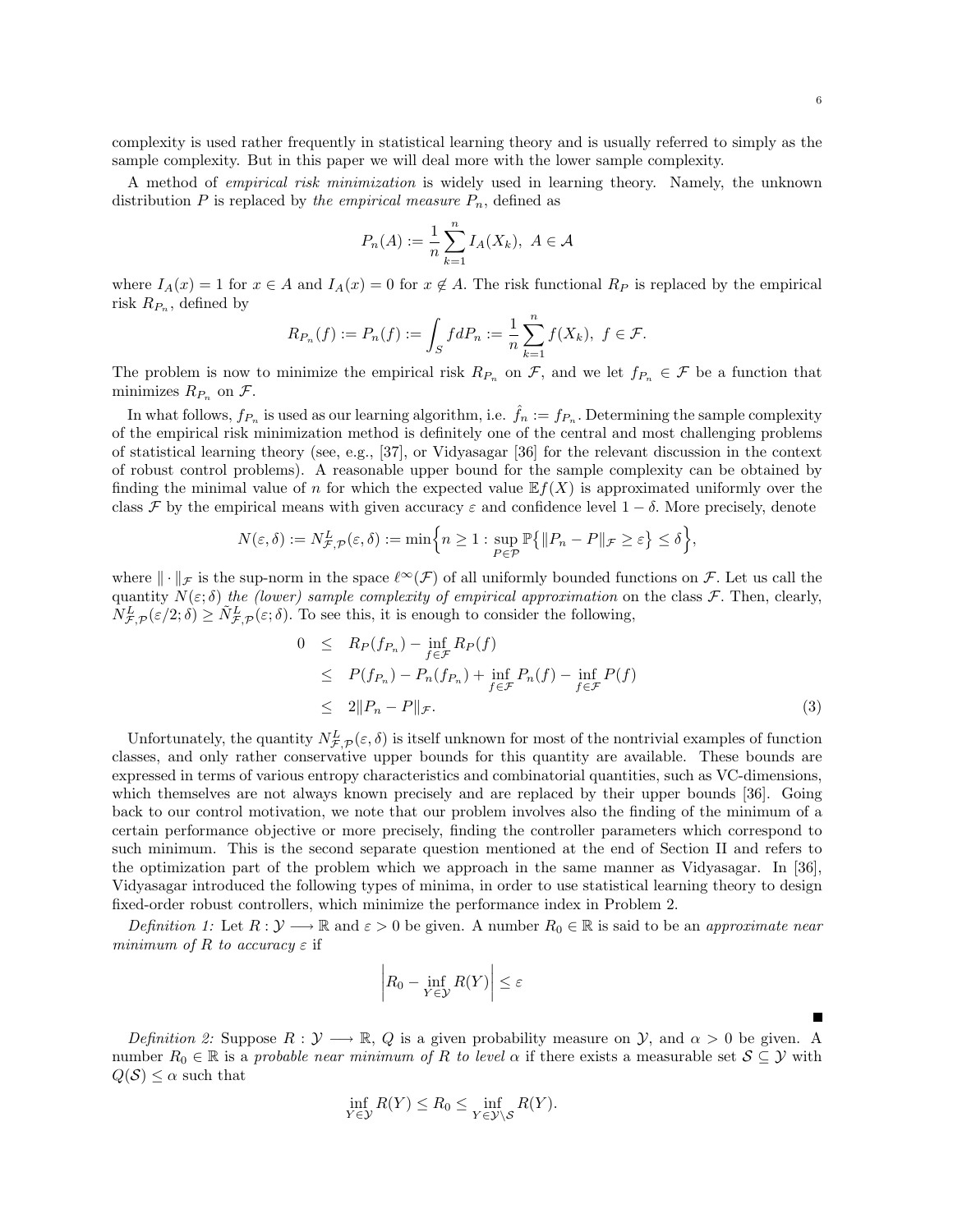where  $\mathcal{Y} \setminus \mathcal{S}$  is the complement of the set  $\mathcal{S}$  in  $\mathcal{Y}$ .

Definition 3: Suppose  $R: \mathcal{Y} \longrightarrow \mathbb{R}$ , Q is a given probability measure on  $\mathcal{Y}$ , and  $\alpha > 0$ ,  $\varepsilon > 0$  be given. A number  $R_0 \in \mathbb{R}$  is a probably approximate near minimum of R to accuracy  $\varepsilon$  and level  $\alpha$  if there exists a measurable set  $S \subseteq \mathcal{Y}$  with  $Q(S) \leq \alpha$  such that

$$
\inf_{Y \in \mathcal{Y}} R(Y) - \varepsilon \le R_0 \le \inf_{Y \in \mathcal{Y} \setminus \mathcal{S}} R(Y) + \varepsilon.
$$

Note in particular that the last 2 types of minima while useful in practice may not give an accurate picture of the performance of the closed-loop control system. Finally, let us define a version of probably approximate near minima in the case of a stochastic process  $R$  (say,  $R := R_{P_n}$ , see the definition above) as follows.

Definition 4: Suppose that  $R : \mathcal{Y} \to \mathbb{R}$  is a stochastic process, that Q is a given probability measure on Y, and that  $\alpha \in (0,1)$ ,  $\delta \in (0,1)$  and  $\varepsilon > 0$  are given. A number  $R_0$  is a probably approximate near minimum of R with confidence  $1 - \delta$ , level  $\alpha$  and accuracy  $\varepsilon$ , if

 $\mathbf{A}$ 

$$
\mathbb{P}\left\{\inf_{Y\in\mathcal{Y}} R(Y) - \varepsilon \le R_0 \le \inf_{Y\in\mathcal{Y}\setminus\mathcal{S}} R(Y) + \varepsilon\right\} \ge 1 - \delta
$$

with some measurable set  $S \subseteq \mathcal{Y}$  such that  $Q(S) \leq \alpha$ .

½

An interpretation of definitions 2, 3, 4 is that we are not searching for the minimum over all of the set y but only over its subset  $\mathcal{Y}\setminus\mathcal{S}$ , where S has a small measure (at most  $\alpha$ ). Unless the actual infimum  $R^*$ is attained in the exceptional set S,  $R_0$  is within  $\varepsilon$  from the actual infimum with confidence  $1 - \delta$ . It is exactly this goal softening that gets around the computational difficulty of these problems [35]. Although using Monte Carlo type minimization, it is unlikely to obtain a better estimate of  $R^*$  than  $R_0$  (since the chances of getting into the set  $S$  are small), nothing can be said in practice about the size of the difference  $R_0 - R^*$ . Vidyasagar in [36] then proposes an "efficient" algorithm as follows.

Algorithm 1: Given:

- Sets  $\mathcal X$  and  $\mathcal Y$ ,
- Probability measures P on X and Q on  $\mathcal{Y}$ ,
- A measurable function  $f: \mathcal{X} \times \mathcal{Y} \longrightarrow [0, 1]$ , and

• An accuracy parameter  $\varepsilon \in (0, 1)$ , a level parameter  $\alpha \in (0, 1)$ , and a confidence parameter  $\delta \in (0, 1)$ . Let  $R_P(\cdot) = \mathbb{E}_P[f(X, \cdot)]$  and denote  $\mathcal{F} := \{f_Y : Y \in \mathcal{Y}\},\$ 

$$
R_{P_n}(\cdot) = \frac{1}{n} \sum_{j=1}^n f(X_j, \cdot)
$$
  

$$
q(n, \varepsilon, \mathcal{F}) = \mathbb{P}\{\sup_{Y \in \mathcal{Y}} |R_{P_n}(Y) - R_P(Y)| > \varepsilon\}.
$$

Then, choose  $n$  and  $m$  such that

$$
m \geq \frac{\log(2/\delta)}{\log[1/(1-\alpha)]}
$$
  
 
$$
q(n,\varepsilon,\mathcal{F}) \leq \delta/2
$$
 (4)

and generate i.i.d. samples  $Y_1, Y_2, \cdots, Y_m \in \mathcal{Y}$  from the distribution Q and  $X_1, X_2, \cdots, X_n \in \mathcal{X}$  from the distribution  $P$ . Then let,

$$
R_0 = \min_{1 \le i \le m} R_{P_n}(Y_i)
$$

Then with confidence at least  $1 - \delta$ ,  $R_0$  is a probably approximate near minimum of  $R_P(Y)$  to level  $\alpha$ and accuracy  $\varepsilon$ .

7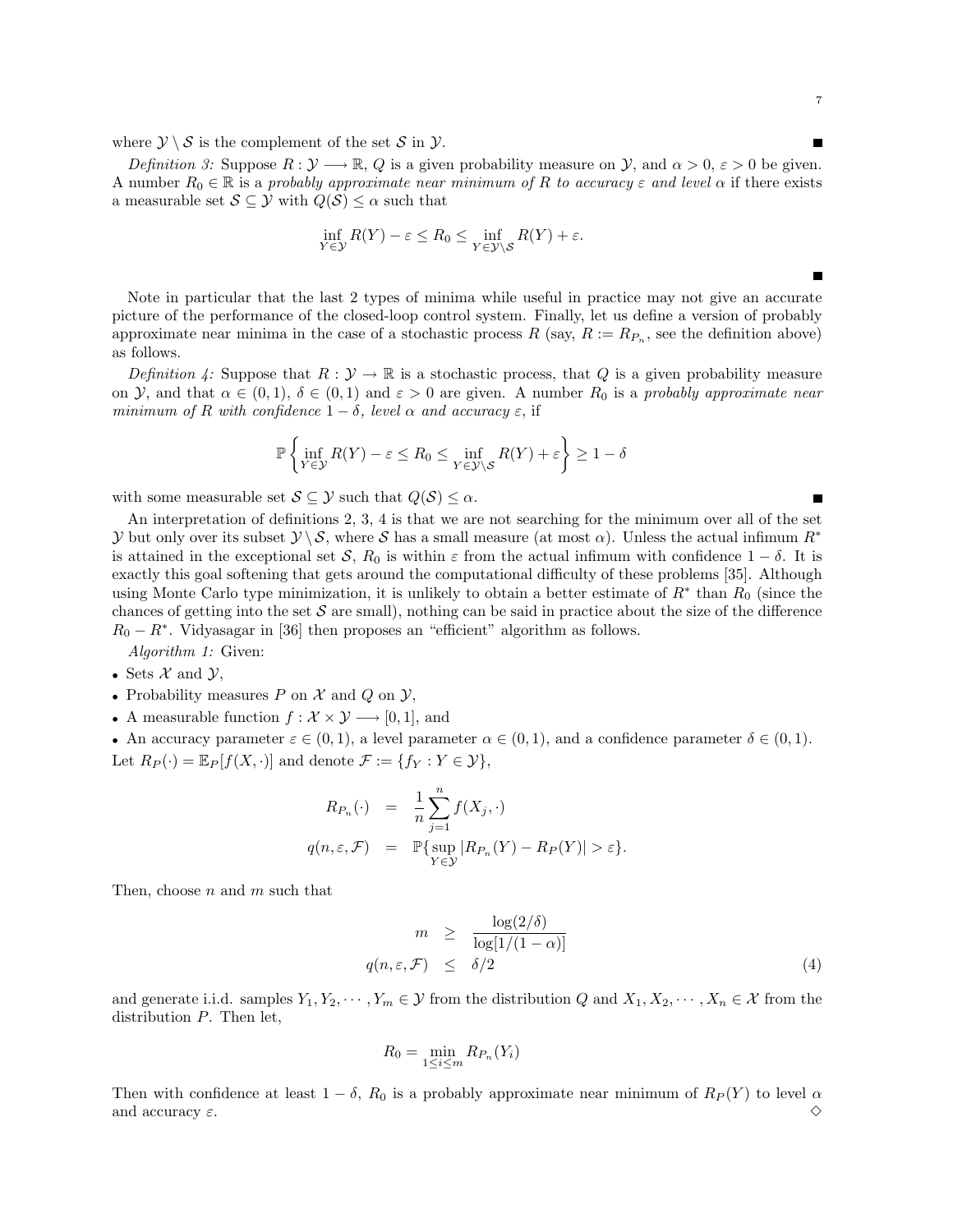To guarantee the existence of n such that  $q(n, \varepsilon, \mathcal{F}) \leq \delta/2$ , in Algorithm 1 one can assume that  $\mathcal F$  is a Glivenko-Cantelli class for P (see  $[?]$ ,  $[38]$  for the definition). The UCEM property considered in  $[13]$ means that for all  $\varepsilon > 0$   $q(n, \varepsilon, \mathcal{F}) \to 0$  as  $n \to \infty$ ; it is equivalent to the Glivenko-Cantelli property of the class F. Note that in Algorithm 1, the bound on the quantity  $q(n, \varepsilon, \mathcal{F})$  is no longer dependent on m.

Sufficient conditions for satisfying Glivenko-Cantelli (UCEM) property, which are convenient for the purposes of control theory, can be formulated in terms of the finiteness of VC-dimensions or P-dimensions of the class  $\mathcal{F}$ , [13], [36].

Definition 5: Let C be a family of subsets of X. A finite set  $F = \{x_1, \dots, x_n\} \subset \mathcal{X}$  is shattered by C, if for every subset B of the  $2^n$  subsets of F, there exists a set  $A \in \mathcal{C}$  such that  $F \cap A = B$ . The Vapnik-Chervonenkis dimension of C denoted  $VC\text{-}dim(\mathcal{C})$  is the largest integer n such that there exists a set  $F$  of cardinality  $n$  shattered by  $C$ .

Given a class F of functions mapping X into  $\{0,1\}$ , one can consider the class of sets  $\mathcal{C} := \{\{x : f(x) = x\}$ 1} :  $f \in \mathcal{F}$  and define the VC-dimension of  $\mathcal F$  as VC-dim(C). It will be also denoted VC-dim( $\mathcal F$ ). The role of P-dimension (see e.g. [13]) is similar in the case of more general classes of functions. In particular, one can consider the class  $\mathcal{F}_{k,l,r,t}$  arising from our MPIs and defined as follows. Given polynomials  $p_1(X, Y), \ldots, p_t(X, Y)$  on  $\mathbb{R}^k \times \mathbb{R}^l$  of degree  $\leq r$  (with respect to Y), consider all the Boolean formulae obtained from expressions " $p_j(X, Y) > 0$ ",  $j = 1, ..., t$  using the standard logical operations  $\vee, \wedge, \neg$ . Let  $\Phi_{k,l,r,t}$  be the set of all such formulae. Each formula  $\phi \in \Phi_{k,l,r,t}$  defines the function  $f := f_{\phi}$  that takes value 1 if the formula is true and value 0 otherwise. We set  $\mathcal{F}_{k,l,r,t} := \{f_{\phi} : \phi \in \Phi_{k,l,r,t}\}.$  This class can be used to describe the control decidability questions.

We then have the following theorems that go back to the original work of Vapnik and Chervonenkis [39], [?] and that were used in [36].

Theorem 1: Let F be a family of measurable functions from  $\mathcal X$  into  $\{0,1\}$  and suppose that VC- $\dim(\mathcal{F}) \leq d < \infty$ . Then,  $\mathcal F$  has the UCEM property and moreover,

$$
q(n,\varepsilon,\mathcal{F}) \le 4\left(\frac{2en}{d}\right)^d \exp(-n\varepsilon^2/8); \quad \forall n,\varepsilon
$$
 (5)

This then leads to the following bound on the sample complexity of empirical approximation on the class F.

Theorem 2: Let F be a family of measurable functions from  $\mathcal X$  into  $\{0,1\}$  and suppose that VC- $\dim(\mathcal{F}) \leq d < \infty$ . Let P be an arbitrary probability measure on X, and let  $\varepsilon, \delta \in (0,1)$  be arbitrary constants. Then,  $q(n, \varepsilon, \mathcal{F}) \leq \delta$  if

$$
n \ge \max\left\{\frac{16}{\varepsilon^2} \log\frac{4}{\delta}, \frac{32d}{\varepsilon^2} \log\frac{32e}{\varepsilon^2}\right\}
$$

The next theorem gives an upper bound for the VC-dimension of the class  $\mathcal{F}_{k,l,r,t}$  and is due essentially to Karpinski and Macintyre [?]. We cite it from [13].

Theorem 3: The following upper bound holds:

$$
VC-dim(\mathcal{F}_{k,l,r,t}) \leq 2l\log(4ert).
$$

#### IV. Sequential Learning Algorithms

In this section, we present sequential algorithms for a general problem of empirical risk minimization. They are designed to overcome some of the difficulties encountered with the standard learning methods of Section III. This approach does not depend on the explicit calculation of the VC-dimension, although its finiteness remains critical to the termination of the design algorithm, in the distribution-free learning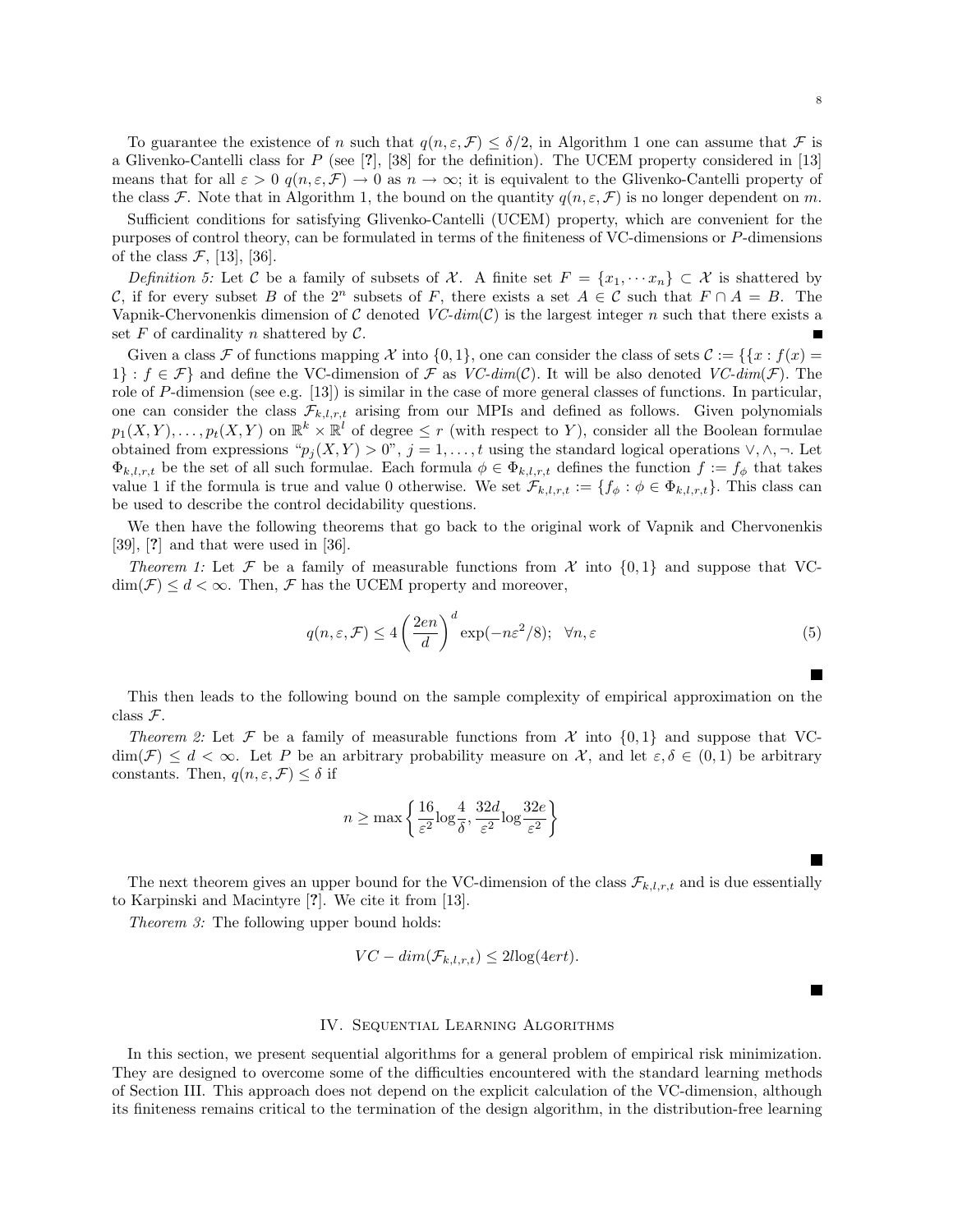case. The sequential algorithms chosen are based on Rademacher bootstrap although other bootstrap techniques, developed in statistics (for instance, standard Efron bootstrap or various versions of weighted bootstrap), can also be adopted for our purposes. An important feature of our approach is the randomness of the sample size for which a given accuracy of learning is achieved with a guaranteed probability. Thus, the sample complexity of our method of learning is rather a random variable. Its value is not known in advance and is to be determined in the process of learning. The lower bound for this random variable is the value of the sample size which the sequential learning algorithm starts working with. The upper bounds for the random sample complexity are of the same order of magnitude as the standard conservative upper bounds for the sample complexity of empirical risk minimization algorithms. Thus, in the worst case, the sequential method of learning would take as much time (up to a numerical constant) as the standard methods do.

We start with some basic definitions. The proofs of all statements of this section can be found in [?].

Definition 6: Let  $\{\Sigma_n\}_{n>1}$  be a filtration of  $\sigma$ -algebras (i.e. for all  $n \geq 1$   $\Sigma_n \subset \Sigma_{n+1}$ ) such that  $\Sigma_n \subset \Sigma$ ,  $n \geq 1$  and  $X_n$  is  $\Sigma_n$ -measurable. Less formally,  $\Sigma_n$  consists of the events that occur by time n (in particular, the value of random variable  $X_n$  is known by time n). A random variable  $\tau$ , taking positive integer values, will be called a stopping time if and only if (iff), for all  $n \geq 1$ , we have  $\{\tau = n\} \in \Sigma_n$ . In other words, the decision whether  $\tau \leq n$ , or not, depends only on the information available by time n.

Given  $\varepsilon > 0$  and  $\delta \in (0,1)$ , let  $\bar{n}(\varepsilon,\delta)$  denote the initial sample size of our learning algorithms. We assume that  $\bar{n}$  is a non-increasing function in both  $\varepsilon$  and  $\delta$ . Denote by  $\mathcal{T}(\varepsilon,\delta) := \mathcal{T}_{\mathcal{F},\mathcal{P}}(\varepsilon,\delta)$  the set of all stopping times  $\tau$  such that  $\tau \geq \bar{n}(\varepsilon;\delta)$  and

$$
\sup_{P \in \mathcal{P}} \mathbb{P}\big\{\|P_\tau - P\|_{\mathcal{F}} \ge \varepsilon\big\} \le \delta.
$$

If now  $\tau \in \mathcal{T}(\varepsilon,\delta)$  and  $\hat{f} := f_{P_{\tau}}$  is a function that minimizes the empirical risk based on the sample  $(X_1, \ldots, X_{\tau})$  then a bound similar to (4) immediately implies that

$$
\sup_{P \in \mathcal{P}} \mathbb{P} \Big\{ R_P(f_{P_\tau}) \ge \inf_{f \in \mathcal{F}} R_P(f) + 2\varepsilon \Big\} \le \delta.
$$

The questions, though, are how to construct a stopping time from the set  $\mathcal{T}(\varepsilon,\delta)$ , based only on the available data (without using the knowledge of  $P$ ) and which of the stopping times from this set is best used in the learning algorithms. The following definition will be useful in this connection.

Definition 7: A parametric family of stopping times  $\{\nu(\varepsilon,\delta) : \varepsilon > 0, \delta \in (0,1)\}\$ is called strongly (statistically) efficient for the class F with respect to P iff there exist constants  $K_1 \geq 1, K_2 \geq 1$  and  $K_3 \geq 1$  such that for all  $\varepsilon > 0$  and  $\delta \in (0,1)$ 

$$
\nu(\varepsilon,\delta) \in \mathcal{T}(K_1\varepsilon,\delta)
$$

and for all  $\tau \in \mathcal{T}(\varepsilon,\delta)$ 

$$
\sup_{P \in \mathcal{P}} \mathbb{P}\big\{\nu(K_2\varepsilon,\delta) > \tau\big\} \le K_3\delta.
$$

Thus, using strongly efficient stopping time  $\nu(\varepsilon;\delta)$  allows one to solve the problem of empirical approximation with confidence  $1 - \delta$  and accuracy  $K_1 \varepsilon$ . With probability at least  $1 - K_3 \delta$ , the time required by this algorithm is less than the time needed for any sequential algorithm of empirical approximation with accuracy  $\varepsilon/K_2$  and confidence  $1-\delta$ .

Definition 8: We call a family of stopping times  $\{\nu(\varepsilon,\delta): \varepsilon > 0, \delta \in (0,1)\}\$  weakly (statistically) efficient for the class F with respect to P iff there exist constants  $K_1 \geq 1, K_2 \geq 1$  and  $K_3 \geq 1$  such that for all  $\varepsilon > 0$  and  $\delta \in (0,1)$ 

$$
\nu(\varepsilon,\delta) \in \mathcal{T}(K_1\varepsilon,\delta)
$$

and

$$
\sup_{P \in \mathcal{P}} \mathbb{P} \big\{ \nu(K_2 \varepsilon, \delta) > N(\varepsilon; \delta) \} \big\} \le K_3 \delta.
$$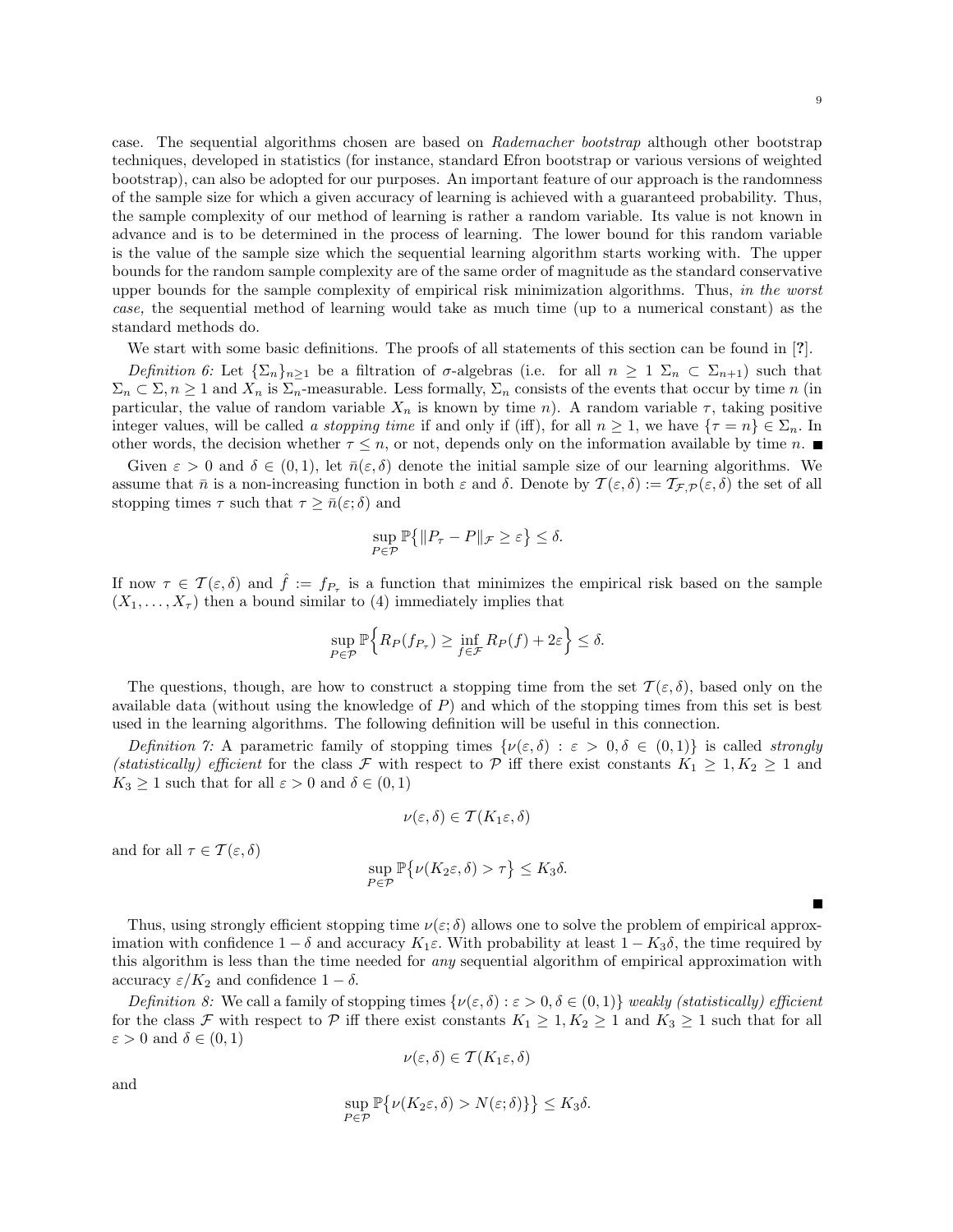Using weakly efficient stopping time  $\nu(\varepsilon;\delta)$  also allows one to solve the problem of empirical approximation with accuracy  $K_1\varepsilon$  and confidence  $1-\delta$ . With probability at least  $1-K_3\delta$ , the time required by this algorithm, is less than the sample complexity of empirical approximation with accuracy  $\varepsilon/K_2$  and confidence  $1 - \delta$ .

Note that, under the assumption  $N(\varepsilon;\delta) > \bar{n}(\varepsilon;\delta)$ , we have  $N(\varepsilon,\delta) \in \mathcal{T}(\varepsilon,\delta)$ . Hence, any strongly efficient family of stopping times is also weakly efficient. The converse to this statement is not true. We show below how to construct efficient stopping times for empirical risk minimization problems. The construction is based on a version of bootstrap. Let  $\{r_n\}_{n\geq 1}$  be a Rademacher sequence (i.e. a sequence of i.i.d. random variables taking values  $+1$  and  $-1$  with probability  $1/2$  each). We assume, in addition, that this sequence is independent of the observations  $\{X_n\}_{n\geq 1}$ . Suppose that (with  $\lfloor \cdot \rfloor$  denoting the floor of the argument) l. º

$$
\bar{n}(\varepsilon,\delta) \ge \left\lfloor \frac{4}{\varepsilon^2} \log \left( \frac{2}{\delta(1 - e^{-\varepsilon^2/4})} \right) \right\rfloor + 1.
$$

Let

$$
\nu(\varepsilon,\delta) := \nu_{\mathcal{F}}(\varepsilon,\delta) := \min\{n \geq \bar{n}(\varepsilon,\delta) : \|n^{-1}\sum_{j=1}^n r_j \delta_{X_j}\|_{\mathcal{F}} \leq \varepsilon\}.
$$

where  $\delta_x(f) := f(x)$ . Note that for all  $\varepsilon > 0$  and for all  $\delta \in (0,1)$ ,  $\nu(\varepsilon,\delta)$ , is a stopping time and it can be computed by Monte Carlo simulation of the sequence  $\{r_j\}_{j\geq 1}$ . The finiteness with probability 1 of the stopping time  $\nu(\varepsilon;\delta)$  (and other stopping times, defined below) can be shown to follow from the Glivenko-Cantelli property for the class  $\mathcal{F}$ .

Theorem  $\psi: {\{\nu_{\mathcal{F}}(\varepsilon,\delta): \varepsilon > 0, \delta \in (0,1)\}}$  is a strongly efficient family of stopping times for any class  $\mathcal{F}$ of measurable functions from S into [0, 1] with respect to the set  $\mathcal{P}(S)$  of all probability distributions.

The initial time of the previous algorithm could be too large if  $\varepsilon$  is very small. Here we construct another version of sequential risk minimization algorithm with smaller initial time. Define

$$
\nu(\varepsilon,\delta):=\nu_{\mathcal{F}}(\varepsilon,\delta):=\min\{n:\|n^{-1}\sum_{j=1}^nr_j\delta_{X_j}\|_{\mathcal{F}}\leq\varepsilon,\ n:=n_k:=2^k\bar{n}(\varepsilon,\delta),\ k=0,1,\ldots\}.
$$

Theorem 5: Suppose that

$$
\bar{n}(\varepsilon,\delta) \ge \left\lfloor \frac{4}{\varepsilon^2} \log(\frac{4}{\delta}) \right\rfloor + 1.
$$

Then, for all  $\varepsilon > 0, \delta \in (0, 1)$ ,

- 1.  $\nu(\varepsilon;\delta) \in \mathcal{T}(K_1\varepsilon;\delta)$  with  $K_1 = 5$ .
- 2. Moreover, suppose that

$$
N(\varepsilon,\delta) \ge \bar{n}(\varepsilon,\delta) \ge \left\lfloor \frac{4}{\varepsilon^2} \log(\frac{4}{\delta}) \right\rfloor + 1.
$$

Then  $\{\nu_{\mathcal{F}}(\varepsilon,\delta) : \varepsilon > 0, \delta \in (0,1/2)\}\$ is a weakly efficient family of stopping times for any class  $\mathcal F$  of measurable functions from S into  $[0, 1]$  with respect to the set  $\mathcal{P}(S)$  of all probability distributions on S.

The next proposition shows that if the family of stopping times defined above starts too late (namely, after the time  $N(\varepsilon, \delta)$ , then the stopping time is close to the initial time with high probability.

Proposition 1: Suppose that

$$
\bar{n}(\varepsilon,\delta) \ge \left\lfloor \frac{4}{\varepsilon^2} \log(\frac{4}{\delta}) \right\rfloor + 1
$$

and

$$
12/\varepsilon \le N(\varepsilon,\delta) \le \bar{n}(\varepsilon,\delta).
$$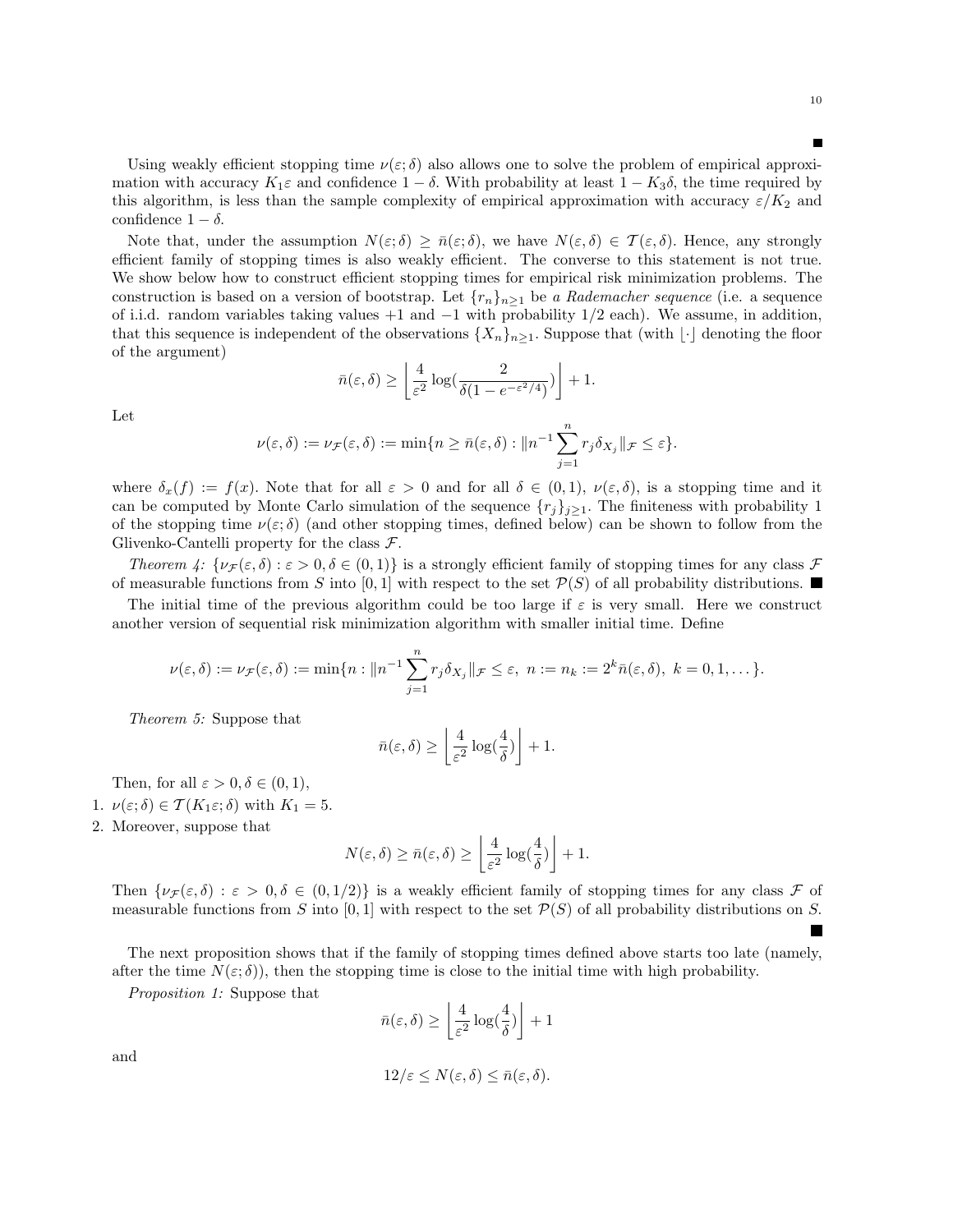$$
\sup_{P \in \mathcal{P}(S)} \mathbb{P}\{\nu_{\mathcal{F}}(K_1 \varepsilon; \delta) > K_2 \bar{n}(\varepsilon; \delta)\} \le \delta. \tag{6}
$$

Based on the randomized algorithm introduced in section III, and on the sequential learning algorithm of this section, a probably approximate near minimum of f with confidence  $1 - \delta$ , level  $\alpha$  and accuracy  $\varepsilon$ , can be found with the following algorithm.

Algorithm 2 (Search for the Statistical Optimal Controller) Given:

- Sets  $\mathcal X$  and  $\mathcal Y$ ,
- Probability measures  $P$  on  $\mathcal X$  and  $Q$  on  $\mathcal Y$ ,
- A measurable function  $f: \mathcal{X} \times \mathcal{Y} \longrightarrow [0, 1]$ , and

• An accuracy parameter  $\varepsilon \in (0,1)$ , a level parameter  $\alpha \in (0,1)$ , and a confidence parameter  $\delta \in (0,1)$ . Let  $R_P(\cdot) = \mathbb{E}_P[f(X, \cdot)]$  and

$$
R_{P_n}(\cdot) = \frac{1}{n} \sum_{j=1}^n f(X_j, \cdot)
$$

Then,

1. Choose  $m$  independent controllers with parameters having distribution  $Q$  where

$$
m \ge \frac{\log(2/\delta)}{\log[1/(1-\alpha)]} \tag{7}
$$

2. Choose *n* independent plants with parameters having distribution  $P$ , where

$$
n = \left\lfloor \frac{4K_1^2}{\varepsilon^2} \log \left( \frac{8}{\delta} \right) \right\rfloor + 1 \tag{8}
$$

with  $K_1 = 5$ 

3. Evaluate the stopping variable

$$
\gamma = \max_{1 \le i \le m} \left| \frac{1}{n} \sum_{j=1}^{n} r_j f(X_j, Y_i) \right|
$$

where  $r_j$  are Rademacher random variables, i.e. independent identically distributed random variables (also independent of the plant sample) taking values  $+1$  and  $-1$  with probability  $1/2$  each.

If  $\gamma > \frac{\varepsilon}{K_1}$ , add n more independent plants with parameters having distribution P to the plant samples, set  $n := 2n$  and repeat step 3

4. Choose the controller which minimizes the cost function  $R_{P_n}$ . Then with confidence at least  $1 - \delta$ , this controller minimizes  $R_P$  to a level  $\alpha$  and accuracy  $\varepsilon$ .

 $\Diamond$ 

Note that Algorithm 2 corresponds to Theorem 5 and other variations on this algorithm are possible.

#### V. Applications To Control Design

Example 1: In this example we consider a modified version of the control problem originally presented by Doyle et al. in [40] (Section 12.4).

Let us consider the feedback system in Figure 2. The plant  $G(s)$  is a simplified model of a flexible beam. The input is the voltage to a power amplifier while the output is the tip deflection of the beam. The transfer function  $G(s)$  is given by

$$
G(s) = \frac{-6.4750s^2 + 4.0302s + 175.7700}{s(5s^3 + 3.5682s^2 + 139.5021s + 0.0929)}.
$$
\n(9)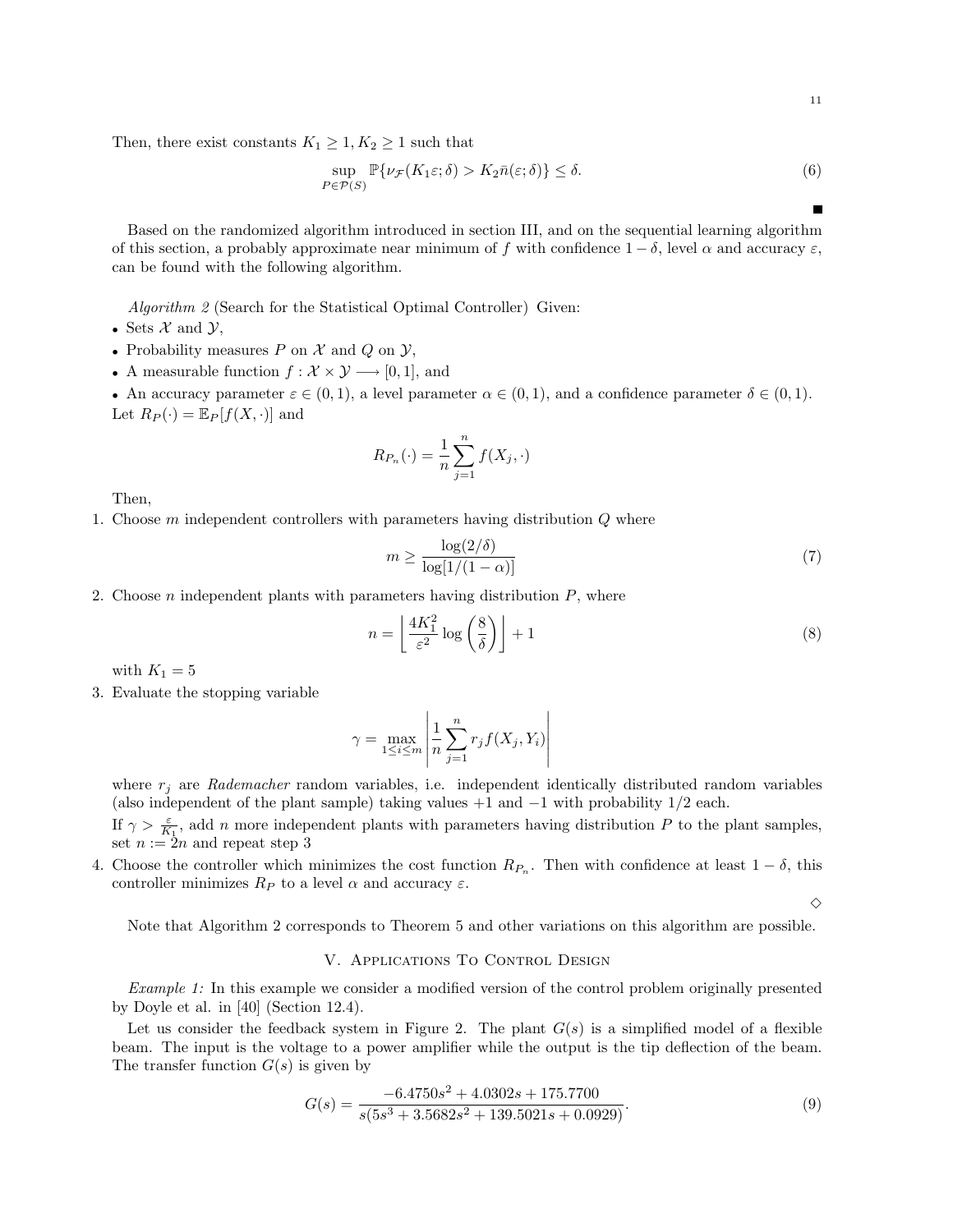

Fig. 2. The closed-loop system for Example 1



Fig. 3. The closed-loop system with the weighting functions

In [40] the author designed a controller  $C(s)$  considering some time domain specifications and an amplitude constraint on the plant input. In order to use the  $\mathcal{H}_{\infty}$  approach, some appropriate weighting functions  $W_1(s)$  and  $W_3(s)$  were chosen and the problem was reformulated as the minimization of the mixed-sensitity norm (see Figure 3) °  $\overline{a}$ 

$$
\left\| \begin{pmatrix} W_1 S \\ W_3 C S \end{pmatrix} \right\|_{\infty} \tag{10}
$$

where S is the sensitivity function  $S = (1 + GC)^{-1}$ . After an iterative procedure, the weighting functions  $W_1$  and  $W_3$  turned out to be

$$
W_1(s) = 0.8 \frac{s^2 + 1.2s + 1}{(s + 0.001)(s + 1.2)(0.001s + 1)}
$$

$$
W_3(s) = \frac{s + \frac{1}{3}}{s + \frac{100}{3}}
$$

The suboptimal controller found in [40] achieves an  $\mathcal{H}_{\infty}$  norm of the mixed sensitivity (10) of about 0.938 and has order eight, the same order of the augmented plant (plant plus weighting function).

The same example was reconsidered in [12], where the authors tried to design a fixed-structure, third order controller with a randomized algorithm. After fixing some ranges for the controller zeros, poles and gain, 10, 000 controllers were randomly generated and the controller minimizing the norm (10) was chosen. This controller resulted to achieve an  $\mathcal{H}_{\infty}$  norm of the mixed sensitivity (10) of about 1.02, not far from the optimal one.

Hereafter what we will do is solve a *robust* control problem using our randomized algorithm and then we will interpret the result using classical analysis tools.

First of all let us reconsider the beam transfer function (9) where we introduce uncertainties on the gain, on the damping factor and on the natural frequency of the two complex poles, which model the first flexible mode

$$
\hat{G}(s) = K \frac{-6.4750s^2 + 4.0302s + 175.7700}{5s(s + 6.66 \cdot 10^{-4})(s^2 + 2\zeta\omega_n s + \omega_n^2)}
$$
(11)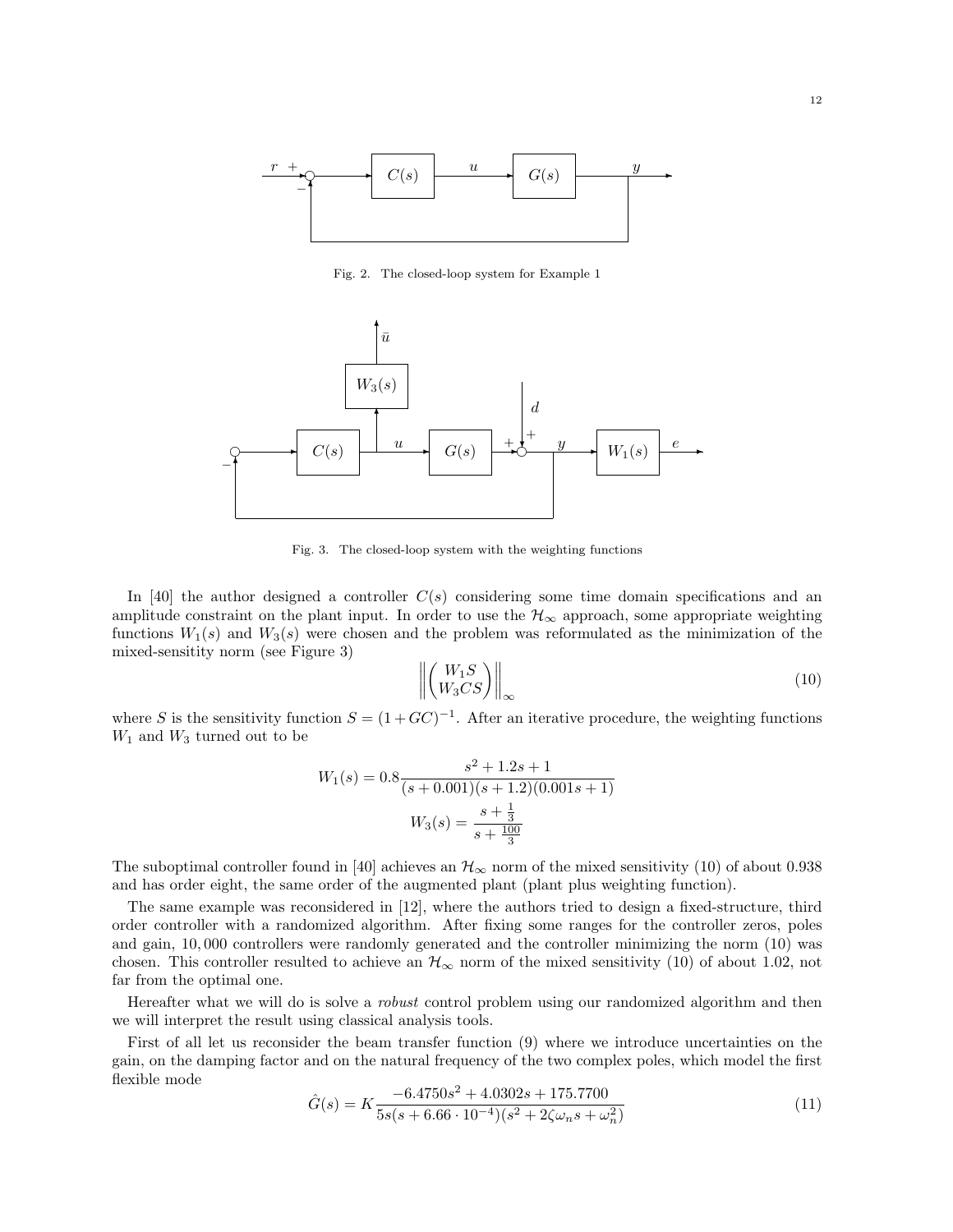where the original plant  $G(s)$  is recovered letting  $K = 1, \zeta = 0.0675, \omega_n = 5.28$ .

Rewriting (11) as

$$
\hat{G}(s) = K \frac{-6.4750s^2 + 4.0302s + 175.7700}{5s(s + 6.66 \cdot 10^{-4})(s^2 + As + B)}
$$
(12)

we consider the following intervals for the coefficients  $K$ ,  $A$  and  $B$ 

$$
K \in (0.5, 1.5), \quad A \in (0, 1.4259), \quad B \in (19.53, 36.27). \tag{13}
$$

which result in the following ranges for the original parameters  $\zeta$  and  $\omega_n$ 

 $\zeta \in (0, 0.1184), \quad \omega_n \in (4.4176, 6.0201).$ 

What we intend to find is a third order controller which minimizes the mixed sensitivity norm  $(10)$  over all the uncertain plants (11), guaranteeing at the same time some nominal performance

$$
\min \left\| \left( \frac{W_1(1+\hat{G}C)^{-1}}{W_3C(1+\hat{G}C)^{-1}} \right) \right\|_{\infty} \text{subject to} \quad \left\| \left( \frac{W_1(1+GC)^{-1}}{W_3C(1+GC)^{-1}} \right) \right\|_{\infty} < 2 \tag{14}
$$

There is no analitycal way of solving this problem. A possible *classical* way to approach the problem could be to use the  $\mu$ -synthesis to design a controller and then reduce its order hoping that its optimal properties would be retained. Hereafter we will try a randomized approach basing on our algorithm. As in [12], we look for a stable, minimum-phase, strictly proper, third order controller. Its coefficients are randomly generated in the following way.

- Algorithm 3 (Random Generation of the Controllers [12]) Step 1. Randomly decide if the zeros will be real or complex conjugate.
- Step 2. Randomly decide if there will be a pair of complex conjugate poles.
- Step 3. Generate the real zeros and poles by sampling uniformly over  $(-\text{realbound},0)$ .
- Step 4. Generate the real parts of the complex zeros and poles by sampling uniformly over (-realbound,0) and their imaginary part by sampling uniformly over (-imagbound, imagbound).
- Step 5. Generate the controller gain by sampling uniformly over (0,gainbound).

 $\Diamond$ 

Next, we reformulate our original problem. We assume that the plant uncertain parameters have uniform distribution in the intervals (13). We denote by  $X \in \mathcal{X} \subset \mathbb{R}^3$  the vector of the random coefficients of the plant and by  $Y \in \mathcal{Y} \subset \mathbb{R}^6$  the the vector of the random coefficients of the controller. Let us introduce a cost function

$$
\Psi(Y) = \max\{\psi_1(Y), \psi_2(Y)\}\tag{15}
$$

where

$$
\psi_1(Y) = \begin{cases} 0 \text{ if } \left\| \begin{pmatrix} W_1(1+G(s)C(s,Y))^{-1} \\ W_3C(1+G(s)C(s,Y))^{-1} \end{pmatrix} \right\|_{\infty} < 2\\ 1 \text{ otherwise} \end{cases} \tag{16}
$$

and

$$
\psi_2(Y) = E(\zeta(X, Y))
$$

with

$$
\zeta(X,Y) = \begin{cases}\n1 \text{ if } (1 + \hat{G}(s,X)C(s,Y))^{-1} \text{ is unstable} \\
\left\| \begin{pmatrix} W_1(1 + \hat{G}(s,X)C(s,Y))^{-1} \\ W_3C(1 + \hat{G}(s,X)C(s,Y))^{-1} \end{pmatrix} \right\|_{\infty} \text{ otherwise}\n\end{cases}
$$

Now we are ready to apply the randomized algorithm 2 to find a probably approximate near minimum of  $\Psi(Y)$  with confidence  $1 - \delta$ , level  $\alpha$  and accuracy  $\varepsilon$  [36]. In our simulation, we chose  $\varepsilon = 0.1$ ,  $\delta = 0.05$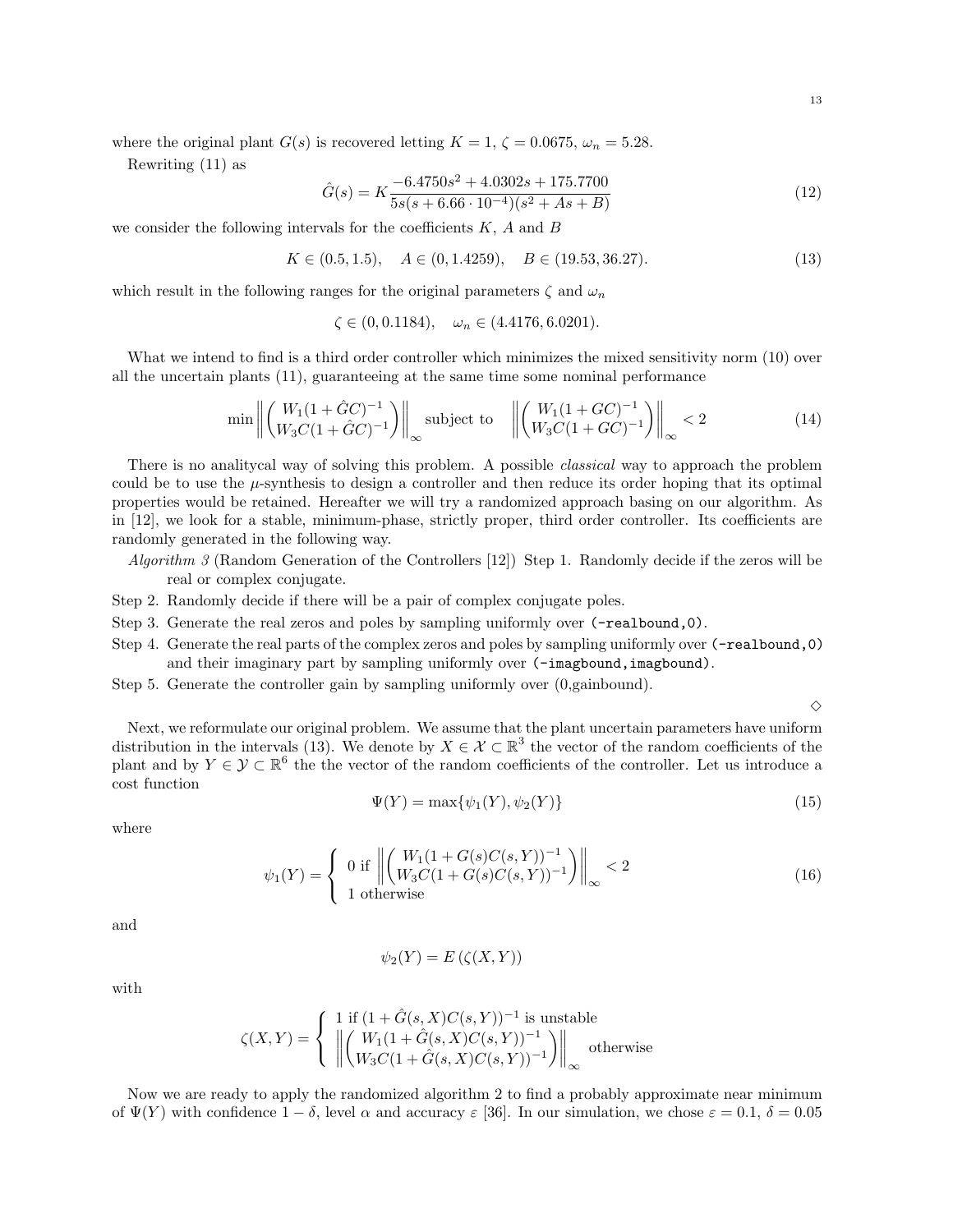

Fig. 4. The stopping variable  $\gamma$  for the design of the statistical controller of Example 1

and  $\alpha = 0.001$ . Therefore n evaluated to 3,688 and m initially evaluated to 50,753. For the generation of the controller we let gainbound=realbound=imagbound=2. Out of the n controllers, only  $\hat{n} = 15$  gave  $\psi_1 = 0$ ; the others were discarded. The stopping variable  $\gamma$  that we obtained for the first m plant samples is shown in Figure 4. Since the *final* value of  $\gamma$  is less than  $\varepsilon/5 = 0.02$ , one iteration was sufficient. The best controller is

$$
C(s) = \frac{0.5781s^2 + 0.6602s + 0.1198}{0.2012s^3 + 0.9687s^2 + 11.7181s + 1}.
$$
\n(17)

and the corresponding value of the cost function (15) is  $\Psi = 0.600$ .

Now let us go back to our original intent. We wanted to design a good third order controller attempting to minimize the norm in (14). How good our controller (17) is? To answer this question, in the following we will analyse the nominal performance, robust stability and robust performance of our closed-loop system. The tools we will use have become classical control tools; for a detailed discussion see e.g. [41] and the references therein.

To analyze the nominal performance, it sufficient to evaluate the mixed sensitivity norm (10). This norm evaluates to about 1.08, which is not far from the values gained by the  $H_{\infty}$  controller proposed in [40] and by the random controller proposed in [12].

The analysis of both robust stability and robust performance can be carried out using the  $\mu$ -analysis. To this aim we need to write our uncertain system (11) using LFTs. First of all let us rewrite (12) as

$$
\hat{G}(s) = K \frac{as^2 + bs + c}{5s(s+d)(s^2 + As + B)}
$$

where

$$
a = -6.4750
$$
,  $b = 4.0302$ ,  $c = 175.77$ ,  $d = 6.66 \cdot 10^{-4}$ .

Let the uncertain parameters  $K$ ,  $A$  and  $B$  have the expressions

$$
K=\bar K(1+\alpha_K\delta_K),\quad A=\bar A(1+\alpha_A\delta_A),\quad B=\bar B(1+\alpha_B\delta_B).
$$

with

$$
\begin{aligned}\n\bar{K} &= 1 & \alpha_K &= 0.5\\
\bar{A} &= 0.7130 & \alpha_A &= 1\\
\bar{B} &= 27.90 & \alpha_B &= 0.3.\n\end{aligned}
$$

14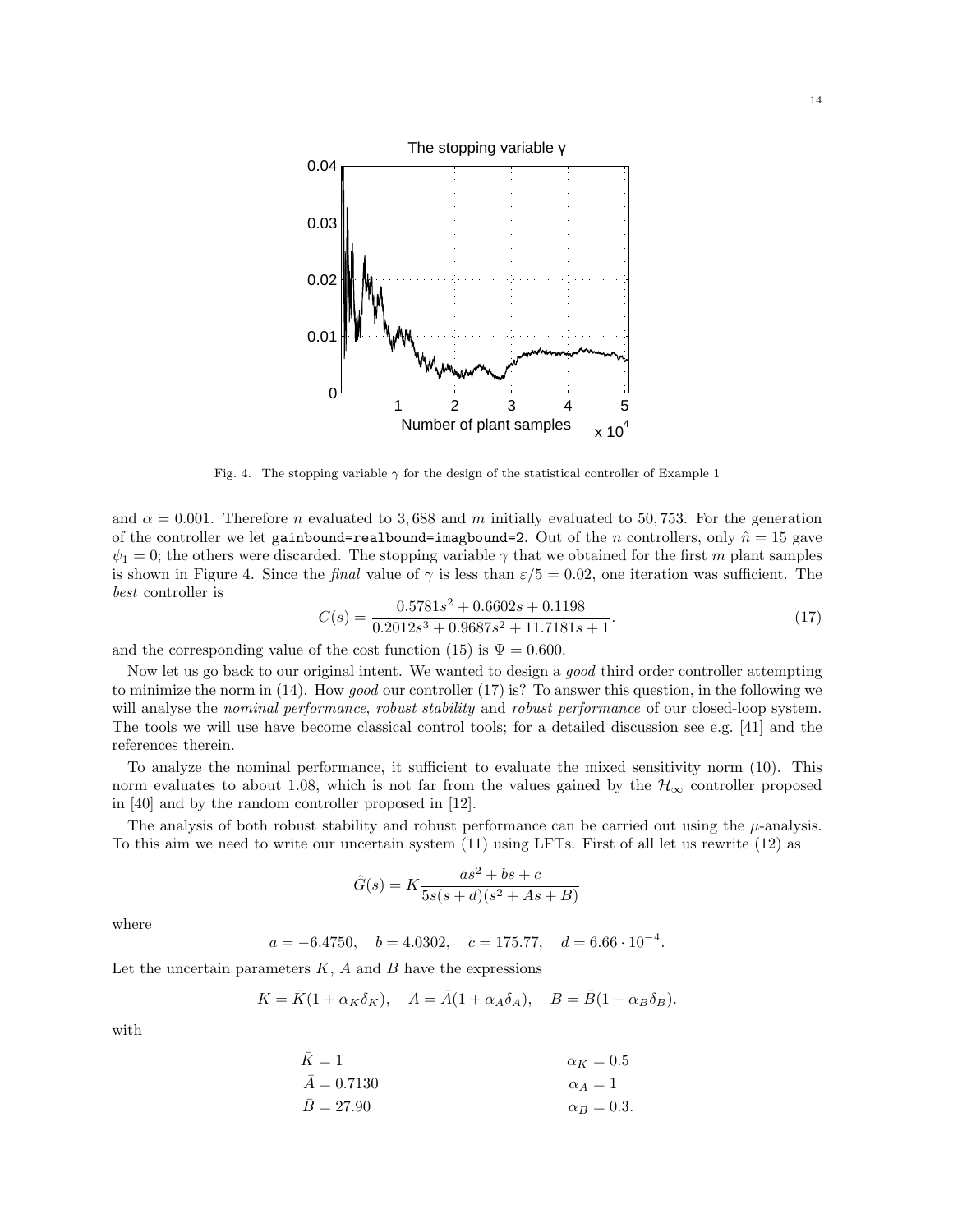In this way we have normalized the uncertainties

$$
-1<\delta_K,\delta_A,\delta_B<1
$$

and the nominal plant (9) is recovered simply letting

$$
\delta_K = 0, \quad \delta_A = 0, \quad \delta_B = 0.
$$

Now, letting  $\bar{G} = -a\bar{K}/5$ , we can write our system isolating the uncertain terms as

$$
\dot{x} = \begin{pmatrix}\n0 & 0 & 0 & 0 \\
1 & 0 & 0 & -\bar{B}d \\
0 & 1 & 0 & -\bar{B} - \bar{A}d \\
0 & 0 & 1 & -\bar{A} - d\n\end{pmatrix} x + \begin{pmatrix}\n0 & 0 & c & \bar{G}c \\
0 & d & b & \bar{G}b \\
d & 1 & 1 & \bar{G} \\
1 & 0 & 0 & 0\n\end{pmatrix} \begin{pmatrix}\nu_A \\
u_B \\
u_K \\
u\n\end{pmatrix}
$$
\n
$$
\begin{pmatrix}\ny_A \\
y_B \\
y_K \\
y\n\end{pmatrix} = \begin{pmatrix}\n0 & 0 & 0 & -\alpha_A \bar{A} \\
0 & 0 & 0 & -\alpha_B \bar{B} \\
0 & 0 & 0 & 0 \\
0 & 0 & 0 & 1\n\end{pmatrix} x + \begin{pmatrix}\n0 & 0 & 0 & 0 \\
0 & 0 & 0 & 0 \\
0 & 0 & 0 & \bar{G}\alpha_G \\
0 & 0 & 0 & 0\n\end{pmatrix} \begin{pmatrix}\nu_A \\
u_B \\
u_B \\
u_K \\
u\end{pmatrix}
$$
\n(18)

 $\mathbf{r}$  $\mathcal{L}$  $\sqrt{ }$ 

The input  $u_A$ ,  $u_B$  and  $u_K$  and the outputs  $y_A$ ,  $y_B$  and  $y_K$  are fictitious inputs and outputs used to model the uncertainties  $\overline{\phantom{a}}$  $\sim$   $\sim$  $\sqrt{2}$  $\mathbf{r}$ 

$$
\begin{pmatrix} u_A \\ u_B \\ u_K \end{pmatrix} = \begin{pmatrix} \delta_A & 0 & 0 \\ 0 & \delta_B & 0 \\ 0 & 0 & \delta_K \end{pmatrix} \begin{pmatrix} y_A \\ y_B \\ y_K \end{pmatrix} \qquad -1 < \delta_A, \delta_B, \delta_K < 1
$$

Let now  $u = -C(s)y$  in (18), with  $C(s)$  given by (17), and denote by  $G_c(s)$  the resulting closed-loop system  $\overline{\phantom{a}}$  $\mathbf{r}$  $\overline{\phantom{a}}$  $\mathbf{r}$ 

$$
\begin{pmatrix} y_A \\ y_B \\ y_K \end{pmatrix} = G_c(s) \begin{pmatrix} u_A \\ u_B \\ u_K \end{pmatrix}
$$

$$
\Delta := \begin{cases} \begin{pmatrix} \delta_1 & 0 & 0 \\ 0 & \delta_2 & 0 \end{pmatrix}, \delta_i \in \mathbb{R} \end{cases}
$$

 $\mathcal{L}$ 

Consider the block structure

We evaluated by means of the 
$$
\mu
$$
-Analysis and Synthesis Toolbox [42] the real structured singular value  $\mu_{\Delta}(G_c(s))$ . Its plot is shown in Figure 5. Since its peak value is approximately equal to 0.97, our system (18) is guaranteed to be stable for all  $\Delta \in \Delta$  with  $\|\Delta\|_2 < 1/0.97 \approx 1.03$ . Anyway this result may be conservative, since the lower and upper  $\mu$  bounds are significantly different<sup>1</sup>. For the sake of comparison, we evaluated  $\mu_{\Delta}(G_c(s))$  for the controller proposed in [40], which however had *not* been designed to be robust. The peak value of  $\mu_{\Delta}(G_c(s))$  is approximately equal to 1.04.

 $0 \quad 0 \quad \delta_3$ 

For the evaluation of the closed-loop performance let us refer to Figure 6 (see also Figure 3). We denote by  $T(G_P, \Delta)$  the transfer matrix between d and  $(e \bar{u})^T$  (it is indeed the transfer matrix whose norm we by  $T(G_P, \Delta)$ minimized in (14)). Define an augmented block structure

$$
\mathbf{\Delta}_{P} := \left\{ \begin{pmatrix} \Delta & 0 \\ 0 & \Delta_{r} \end{pmatrix} : \Delta \in \mathbf{\Delta}, \ \Delta_{r} \in \mathbb{C}^{1 \times 2} \right\}
$$

We evaluated the structured singular value  $\mu_{\mathbf{\Delta}_P}(G_P(s))$ . Its plot is shown in Figure 7. Since its peak value is approximately equal to 1.80,  $||T(G_P, \Delta)||_{\infty} \le 1.80$  for all  $\Delta \in \Delta$  with  $||\Delta||_2 < 1/1.80 \approx 0.556$ . We evaluated  $\mu_{\mathbf{\Delta}_P}(G_c(s))$  also for the controller proposed in [40]. The peak value of  $\mu_{\mathbf{\Delta}_P}(G_c(s))$  in this case is approximately equal to 1.60.

<sup>&</sup>lt;sup>1</sup>It is well known that in the case of only real perturbations, the evaluation of the function  $\mu$  is problematic, since it is not necessarely a continuous function [43]. The  $\mu$  lower bound in these cases may not converge or may be significantely lower than  $\mu$  itself [42]. In [42] it is shown how it is possible to overcome these problems by introducing fictitious small complex perturbations. Anyway this is beyond the scope of our analysis.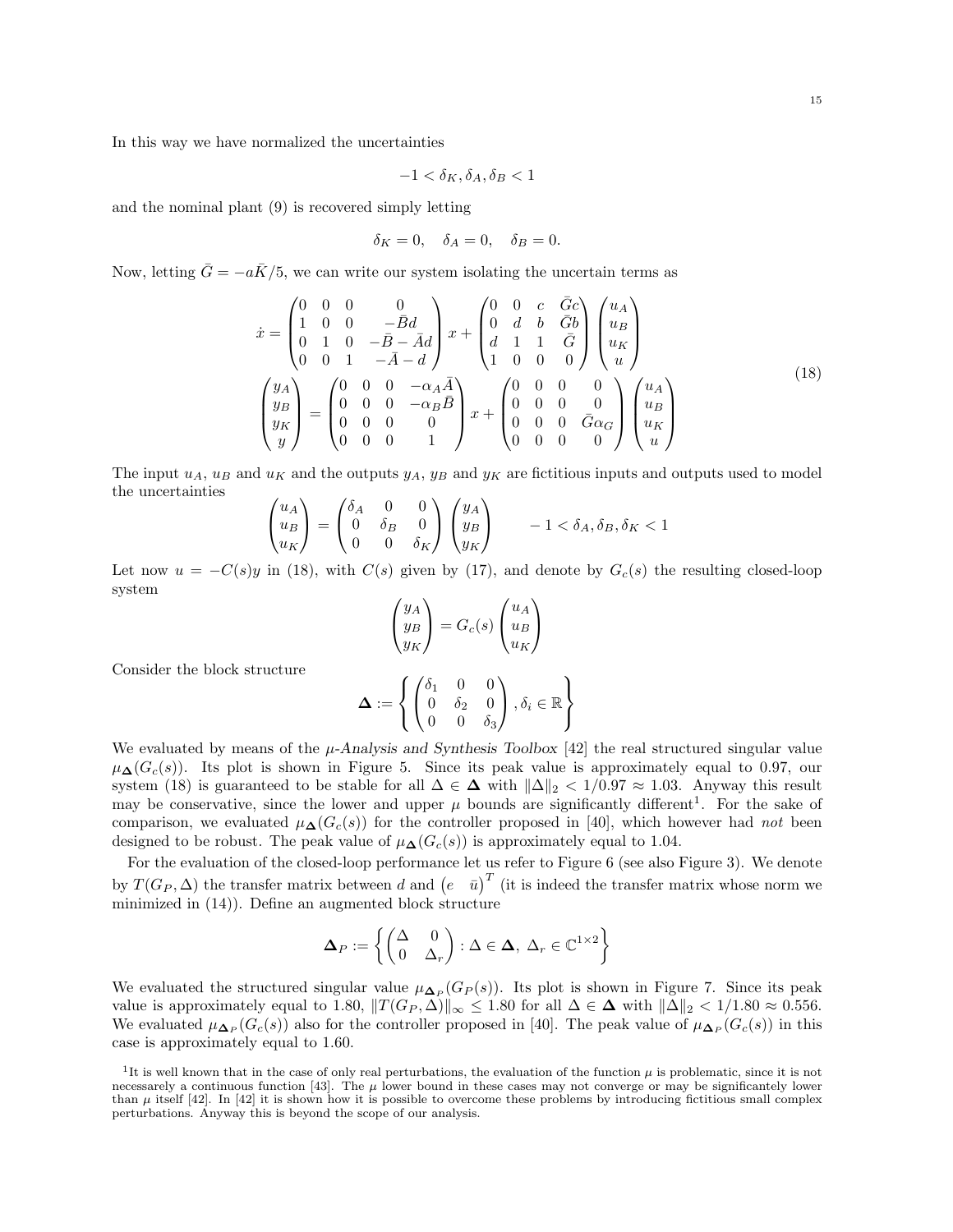

Fig. 5. The lower and upper bounds for  $\mu_{\mathbf{\Delta}}(G_c(s))$ 



Fig. 6. The closed-loop for the evaluation of robust perfomance



Fig. 7. The lower and upper bounds for  $\mu_{\mathbf{\Delta}_{\mathbf{P}}}(G(s))$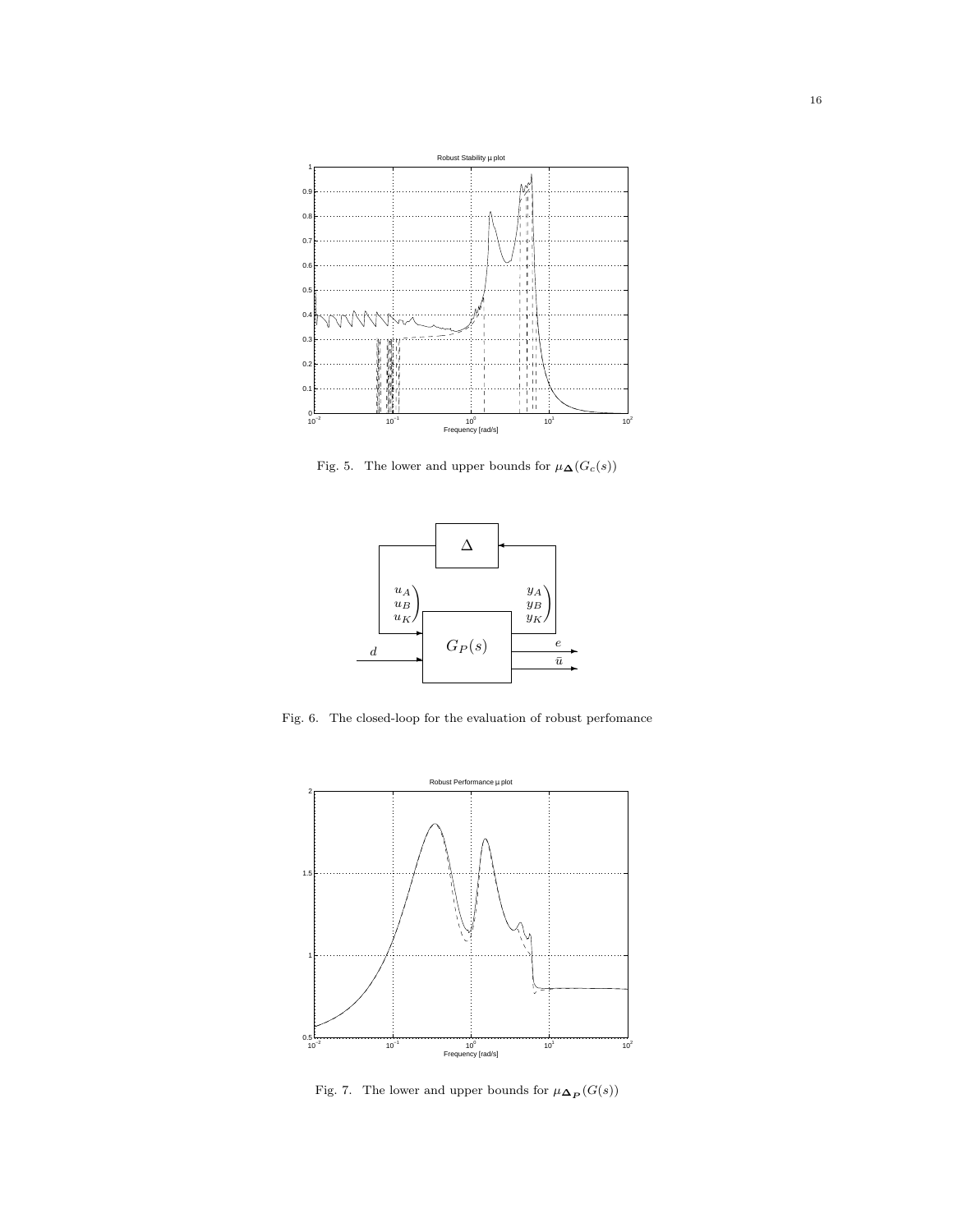Remark 1: The values we chose for gainbound, realbound and imagbound in Algorithm 3 are arbitrary. Therefore we can repeat our design procedure choosing larger ranges for the controller parameters to see if we obtain a better controller, i.e. a controller which gives a smaller value for the cost function  $\Psi(Y)$  (15). We tried gainbound=realbound=imagbound=4 and making use of Algorithm 2 we obtained the controller

$$
C(s)=\frac{0.4608 s^2+0.7064 s+0.0803}{0.0848 s^3+0.5769 s^2+1.6465 s+1},
$$

which gives a smaller value than before of  $\Psi = 0.576$  for the cost function (15). With this controller we performed the same analysis as before. We obtained 1.01 for the mixed-sensitivity norm (10), a peak value of 0.96 for  $\mu_{\mathbf{\Delta}}(G_c(s))$  and a peak value of 1.69 for  $\mu_{\mathbf{\Delta}_P}(G_P(s))$ , which improve the results of the controller (17).

 $\triangle$ 

This example shows how a combination of statistical methods and classical theoretical results can be a good way of approaching difficult control design problems.

#### VI. Conclusions

In this paper we have shown how drastic reduction in the number of samples needed to obtain performance guarantees in robust control synthesis problems are obtained. This reduction is achieved by introducing sequential bootstrapping algorithms and exploiting the fact that the sample complexity is itself a random variable. This has allowed us to present Algorithm 2 as an efficient design methodology for fixed-order robust control design problems [?]. Recall for example that the Static Output Feedback (SOF) was shown in [44] to be NP-hard when the gains of the feedback matrix were bounded, but that Algorithm 3, is well suited to address exactly the SOF problem under those conditions.

It should be noted that the methodology presented in this paper can be used in many other application areas: one only needs to have an efficient analysis tool in order to convert it to an efficient design methodology. This is due to the fact that the design problem is converted to a sequence of analysis or verification problems after sampling more plants and controllers than the minimum number required by Algorithm 2. It should also be noted that the computational complexity or the undecidability of the problems studied are not eliminated but only avoided by relaxing the design requirements from absolute (hard) to probabilistic (soft) ones.

The randomized algorithms approach may be applied to design fixed-structure controllers for nonlinear systems, and to delay-differential systems. Our future research is concentrating at the theoretical level in obtaining better optimization algorithms and at the application level in designing software modules for linear and nonlinear control design.

Acknowledgements: C.T. Abdallah acknowledges fruitful discussions with P. Dorato, G.L. Heileman, and P. Goldberg.

#### **REFERENCES**

- [1] V. Vapnik, Estimation of Dependences Based on Empirical Data, Springer-Verlag, New York, NY, 1982.
- L.R. Ray and R.F. Stengel, "A monte carlo approach to the analysis of control system robustness," Automatica, vol. 29, pp. 229–236, 1993.
- [3] E.W. Bai, R. Tempo, and M. Fu, "Worst case properties of the uniform distribution and randomized algorithms for robustness analysis," in Proc. IEEE American Control Conf., Albuquerque, NM, 1997, pp. 861–865.
- [4] R. Tempo, E.W. Bai, and F. Dabbene, "Probabilistic robustness analysis: Explicit bounds for the minimum number of samples," Systems and Control Letters, vol. 30, pp. 237–242, 1997.
- [5] R. Tempo and F. Dabbene, "Probabilistic robustness analysis and design of uncertain systems," Preprint, 1998.
- [6] B.R. Barmish and C.M. Lagoa, "The uniform distribution: A rigorous justification for its use in robustness analysis," in Proc. IEEE Conf. on Dec. and Control, Kobe, Japan, 1993, pp. 3418–3423.
- [7] B.R. Barmish and C.M. Lagoa, "The uniform distribution: A rigorous justification for its use in robustness analysis," Mathematics of Control, Signals, and Systems, vol. 10, pp. 203–222, 1997.
- [8] B.R. Barmish, C.M. Lagoa, and R. Tempo, "Radially truncated uniform distributions for probabilistic robustness of control systems," in Proc. IEEE American Control Conf., Albuquerque, NM, 1997, pp. 853–857.
- [9] X. Chen and K. Zhou, "On the probabilistic characterization of model uncertainty and robustness," in Proc. IEEE Conf. on Dec. and Control, San Diego, CA, 1997, pp. 3816–3821.
- [10] X. Chen and K. Zhou, "A probabilistic approach for robust control," in Proc. IEEE Conf. on Dec. and Control, San Diego, CA, 1997, pp. 4894–4895.